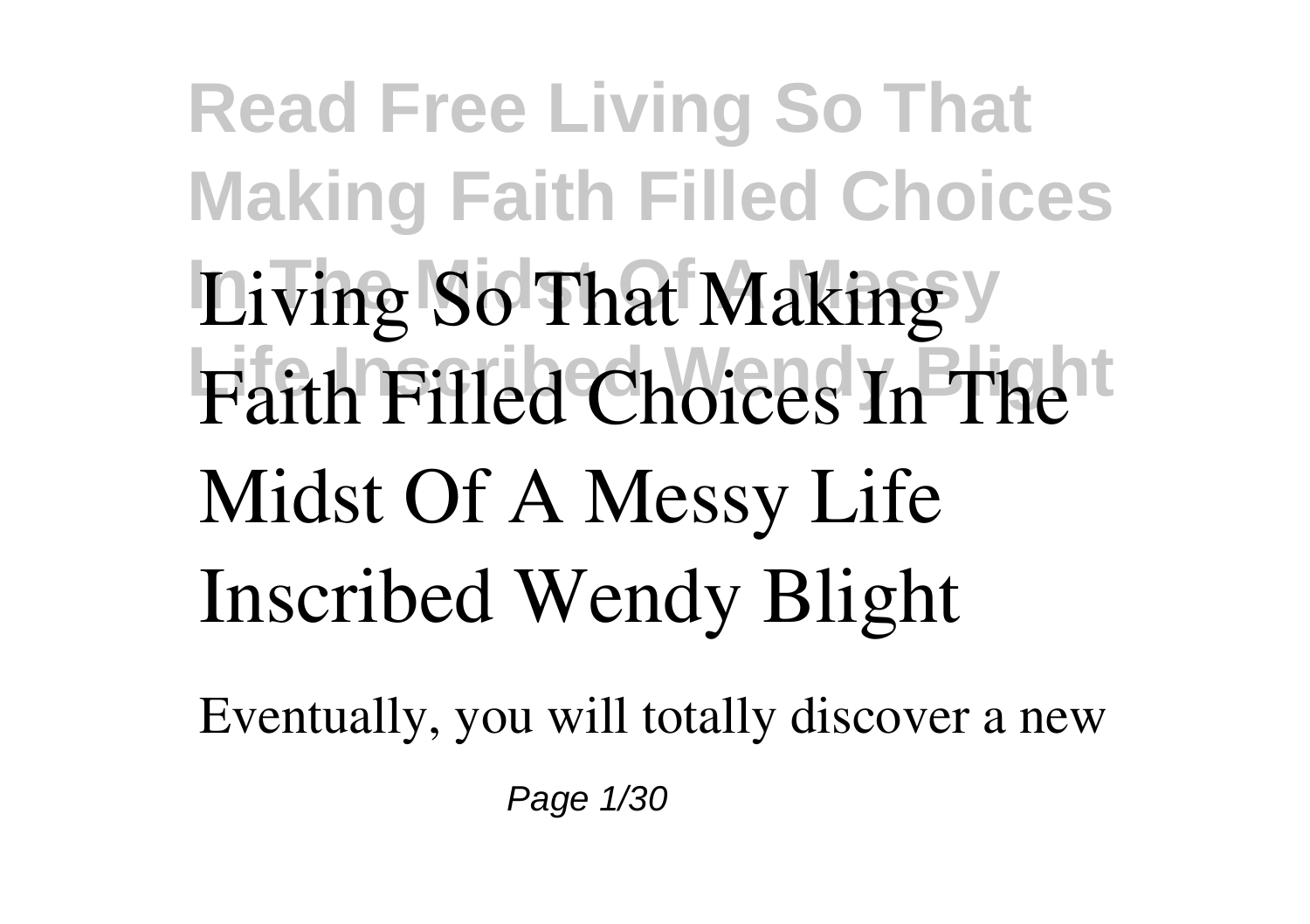**Read Free Living So That Making Faith Filled Choices** experience and achievement by spending more cash. nevertheless when? accomplish you take that you require to get those every needs afterward having significantly cash? Why don't you attempt to acquire something basic in the beginning? That's something that will guide you to comprehend even more approaching the Page 2/30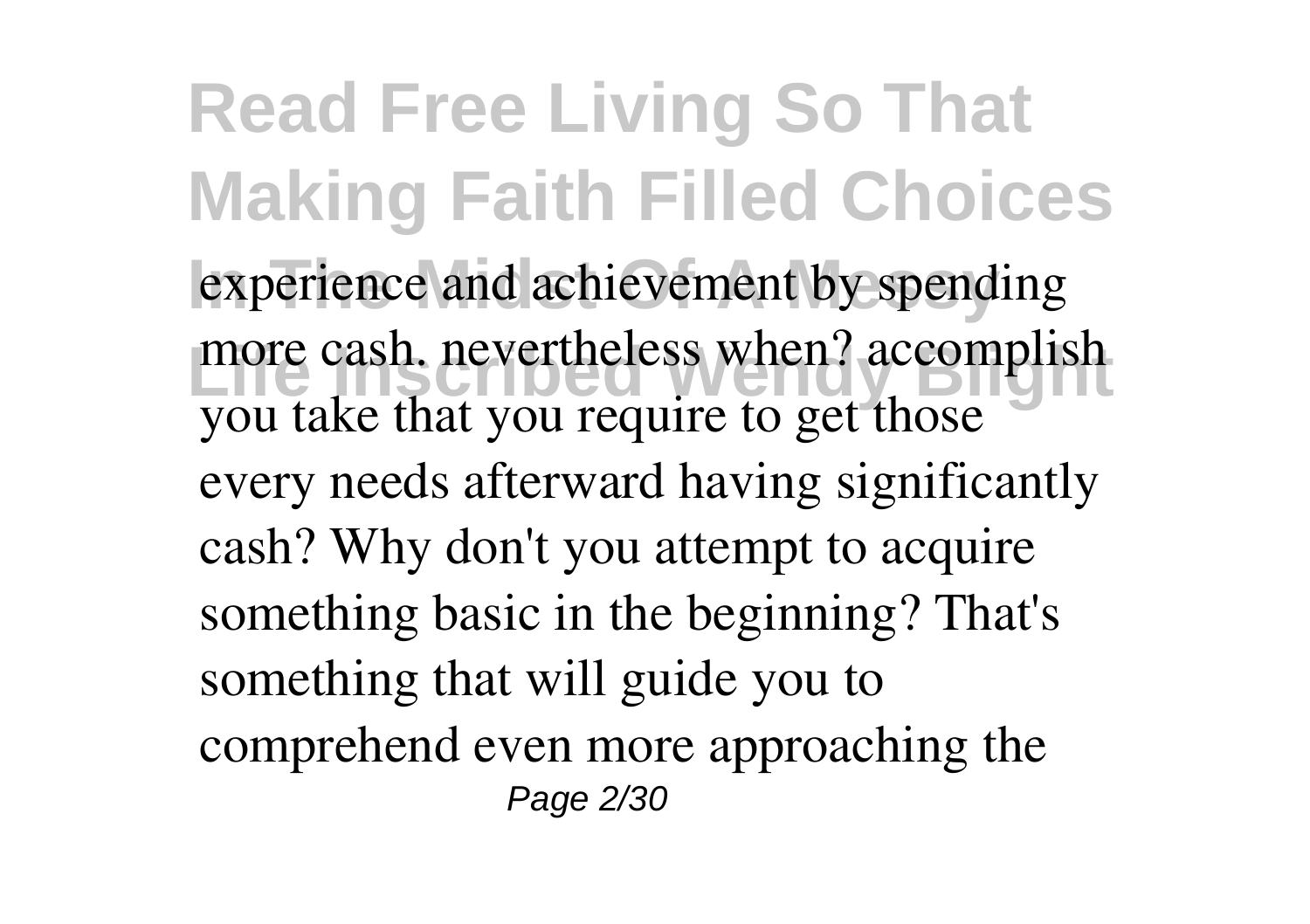**Read Free Living So That Making Faith Filled Choices** globe, experience, some places, in Sy imitation of history, amusement, and a lot more?

It is your extremely own times to proceed reviewing habit. in the middle of guides you could enjoy now is **living so that making faith filled choices in the midst of** Page 3/30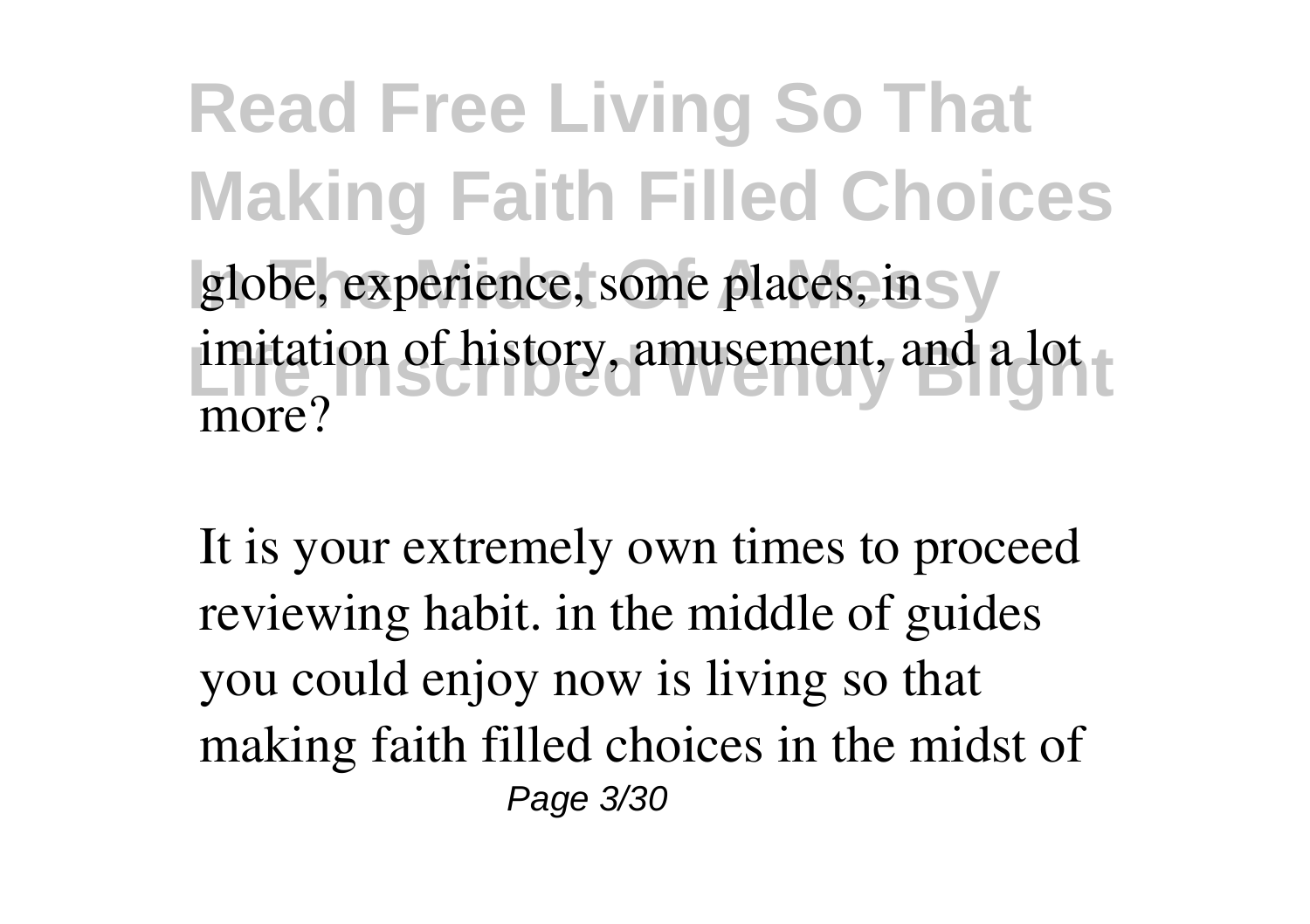**Read Free Living So That Making Faith Filled Choices In The Midst Of A Messy a messy life inscribed wendy blight** below. **Life Inscribed Wendy Blight** Add To Your Faith Knowledge Part 2 || 3rd Service || 08082021 *Add To Your Faith Knowledge Part 2 || 2nd Service || 08082021* **ASL | Shadow Boxing: How to Go From Aimless Living to a Life of Purpose | Worship** *All Our Anxieties - Part* Page 4/30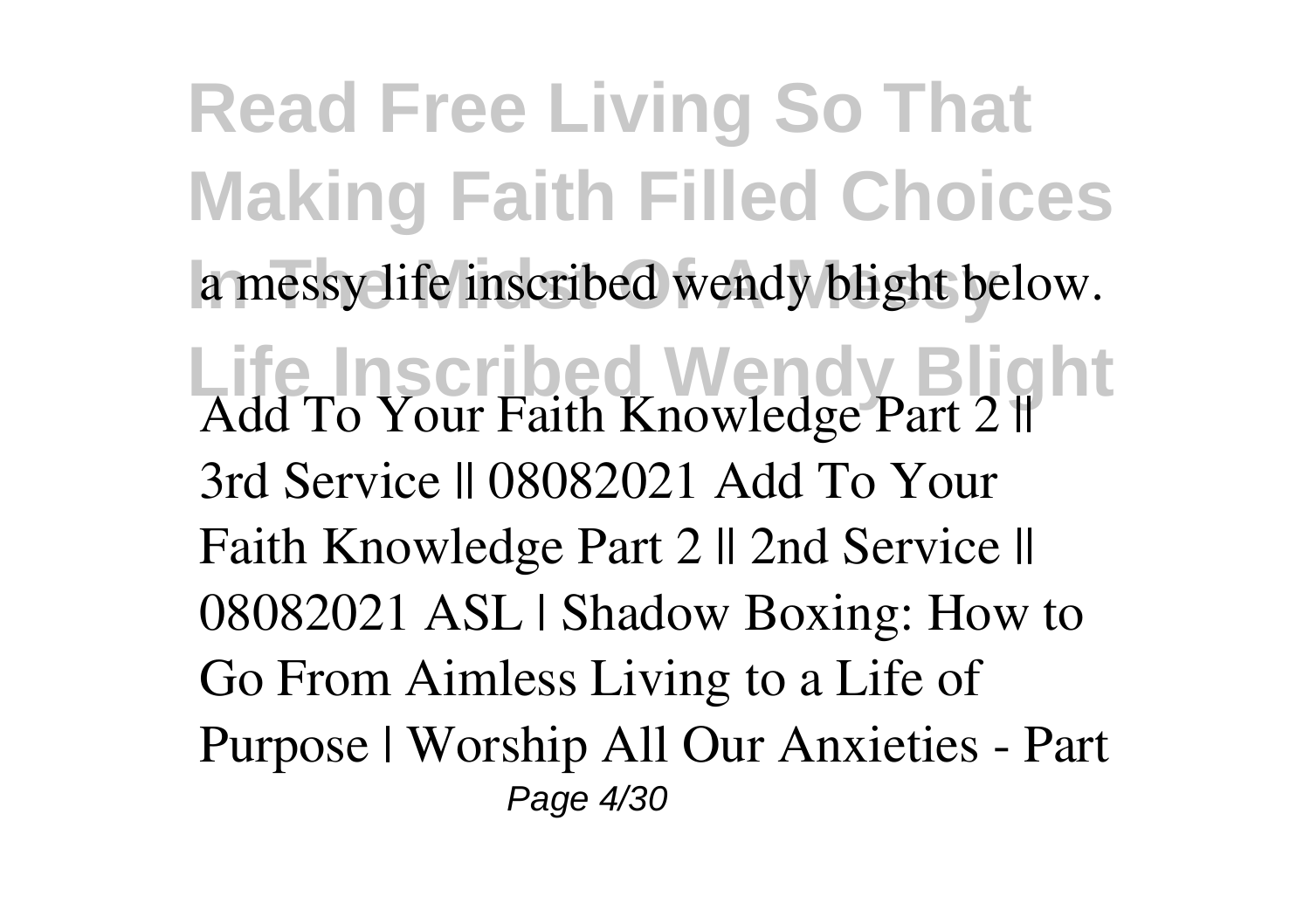**Read Free Living So That Making Faith Filled Choices 11 Timeless Truths I Dr. Charles Stanley Kill The Chameleon | Doug Wekenman | Summer at RRC | Full Service Living And** Breathing THE Faith Part 5 Escaping Religion How to Protect Yourself from Toxic Beliefs \u0026 Tech | Eckhart Tolle | SPIRITUALITY | Rubin Report A guide to believing in yourself (but for real this Page 5/30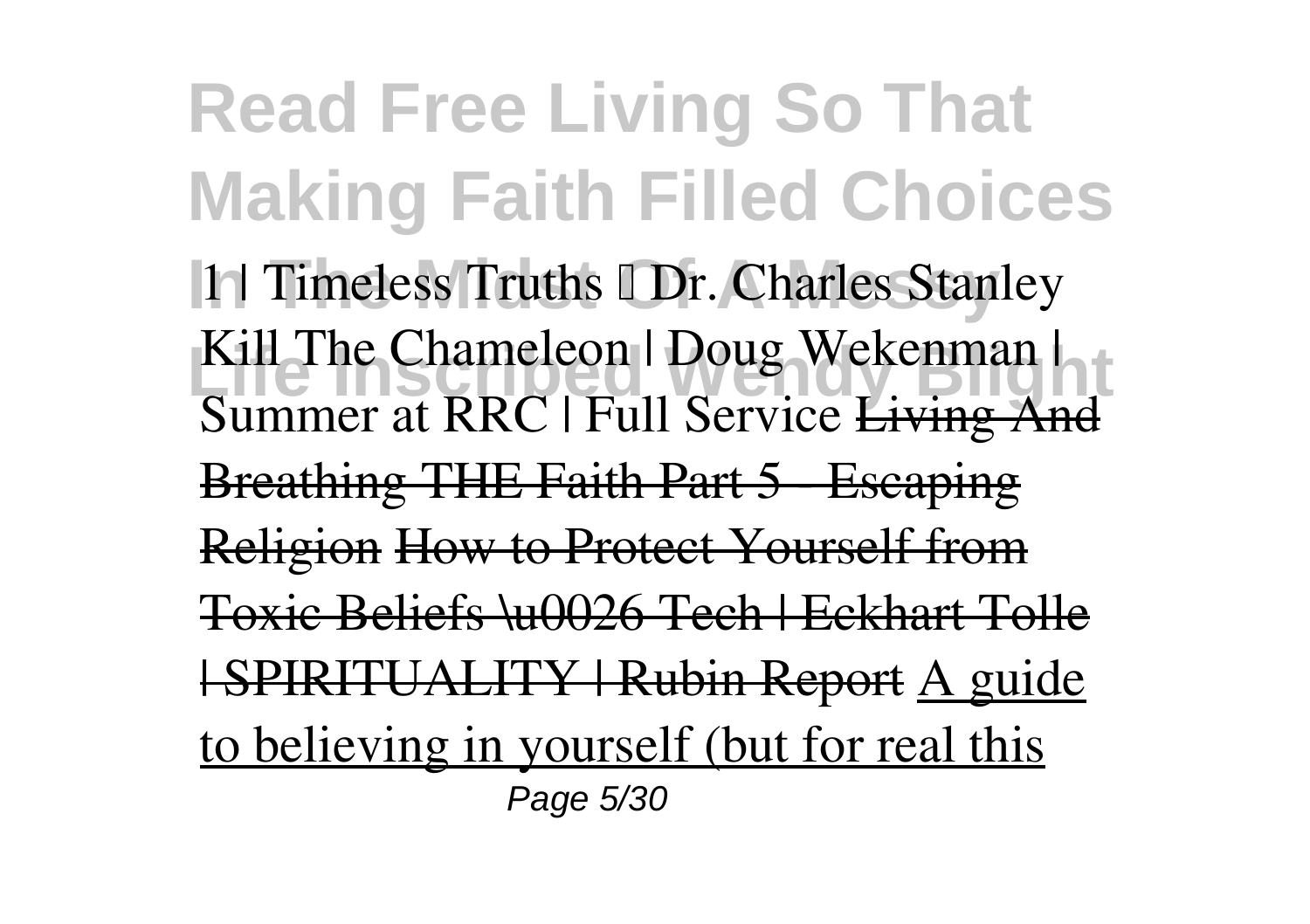**Read Free Living So That Making Faith Filled Choices** time) | Catherine Reitman | TEDxToronto **<u>Joel Osteen - Your Faith A Box Of Faith</u> 1<sup>t</sup>** FULL OFFICIAL MOVIE *Real Life HEROES Who Restored Faith In Humanity* #LunchTimeLive Sunday School Review: **MMMMMM MEANING** OF FAITH - August 8, 2021 \"People Should Be Preparing, This Is So Page 6/30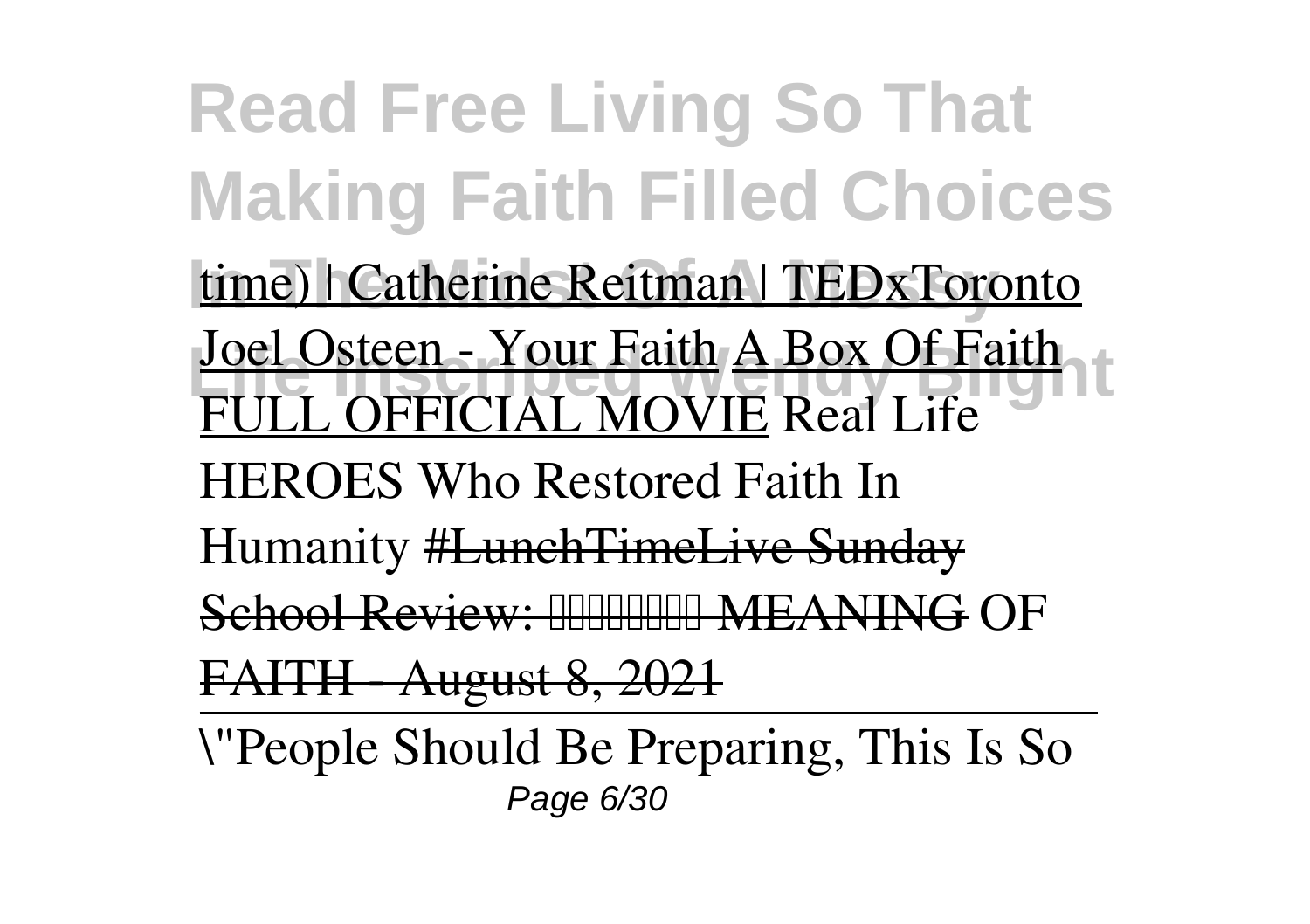**Read Free Living So That Making Faith Filled Choices** Serious\" - Elon Musk WARNING (2021) Mark Lowry - Welcome And<br> **Example 2 Denominations (Comedy/Live)**

Try Not To Say WOW Challenge (IMPOSSIBLE)*4 Habits of ALL Successful Relationships | Dr. Andrea \u0026 Jonathan Taylor-Cummings | TEDxSquareMile* ADOPT ME Page 7/30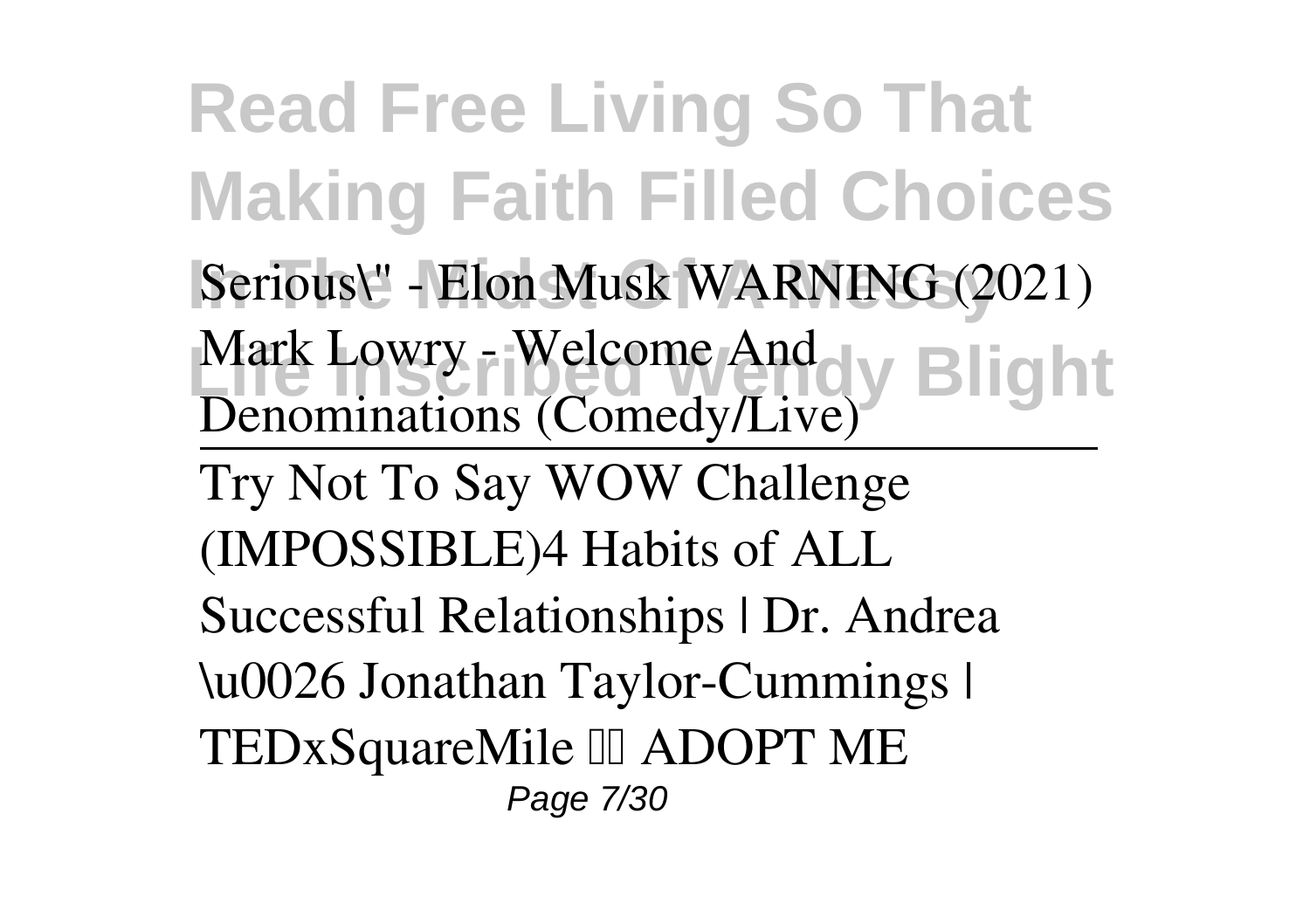**Read Free Living So That Making Faith Filled Choices In The Midst Of A Messy** UPDATE COUNTDOWN LIVE! ADOPT **Life Instrumental Wendy Archives** triple your memory by using this trick | Ricardo Lieuw On | TEDxHaarlem How not to take things personally? | Frederik Imbo | TEDxMechelen *What's Blocking Your Growth? | Joel Osteen Best Playlist Of Sinach Gospel Songs 2021- Most* Page 8/30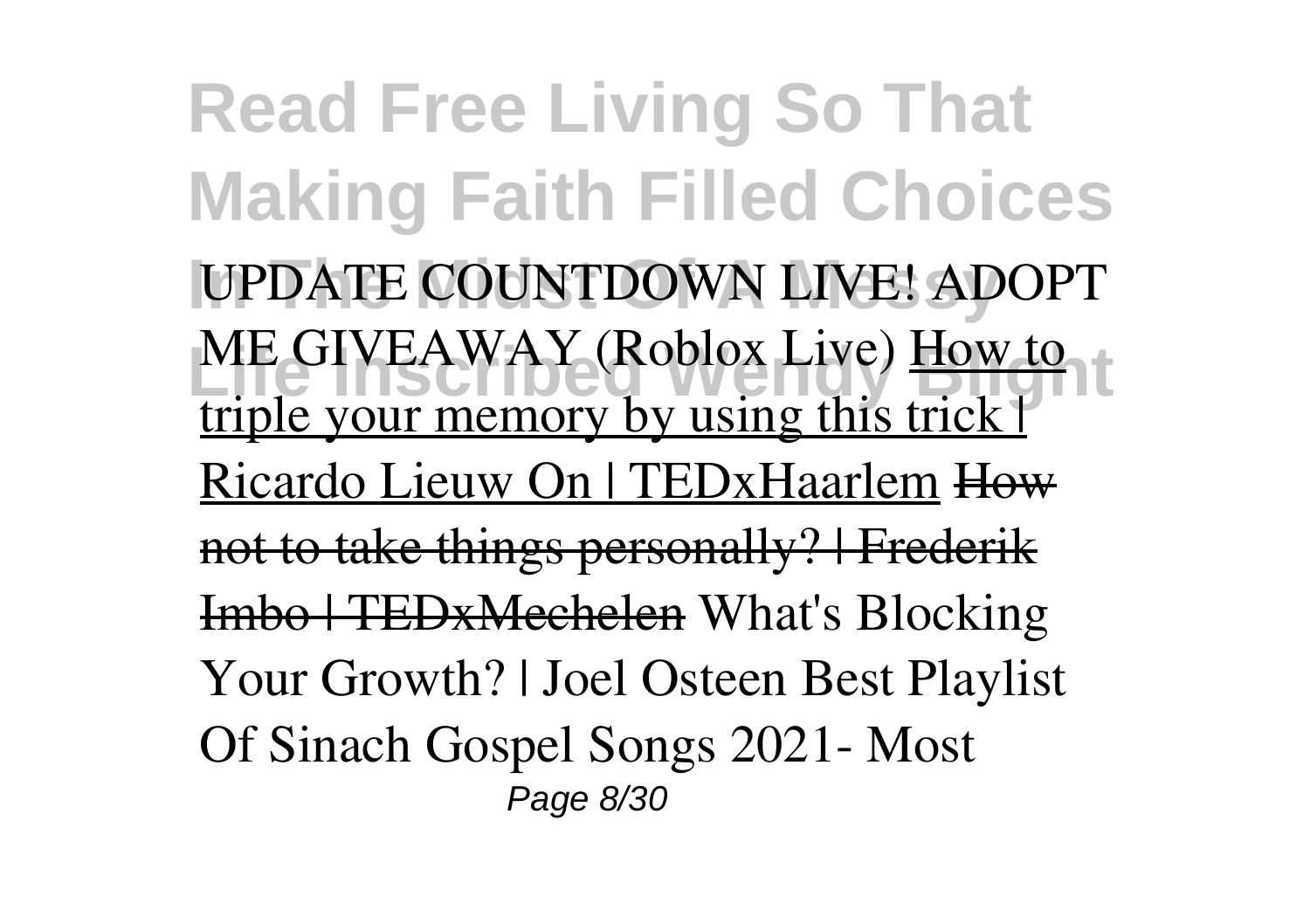**Read Free Living So That Making Faith Filled Choices** Popular Sinach Songs Of All Time Playlist **FOCUS ON YOU EVERY DAY - Best** Motivational Speech A Living Fait Woodland Weekly Worship for August 8, 2021 Mark Lowry - The Home Depot/An Atheist's Faith/Mary Raising Jesus (Comedy/Live) **Real Talk, Come Follow Me - S2E33 - Doctrine and Covenants 88** Page 9/30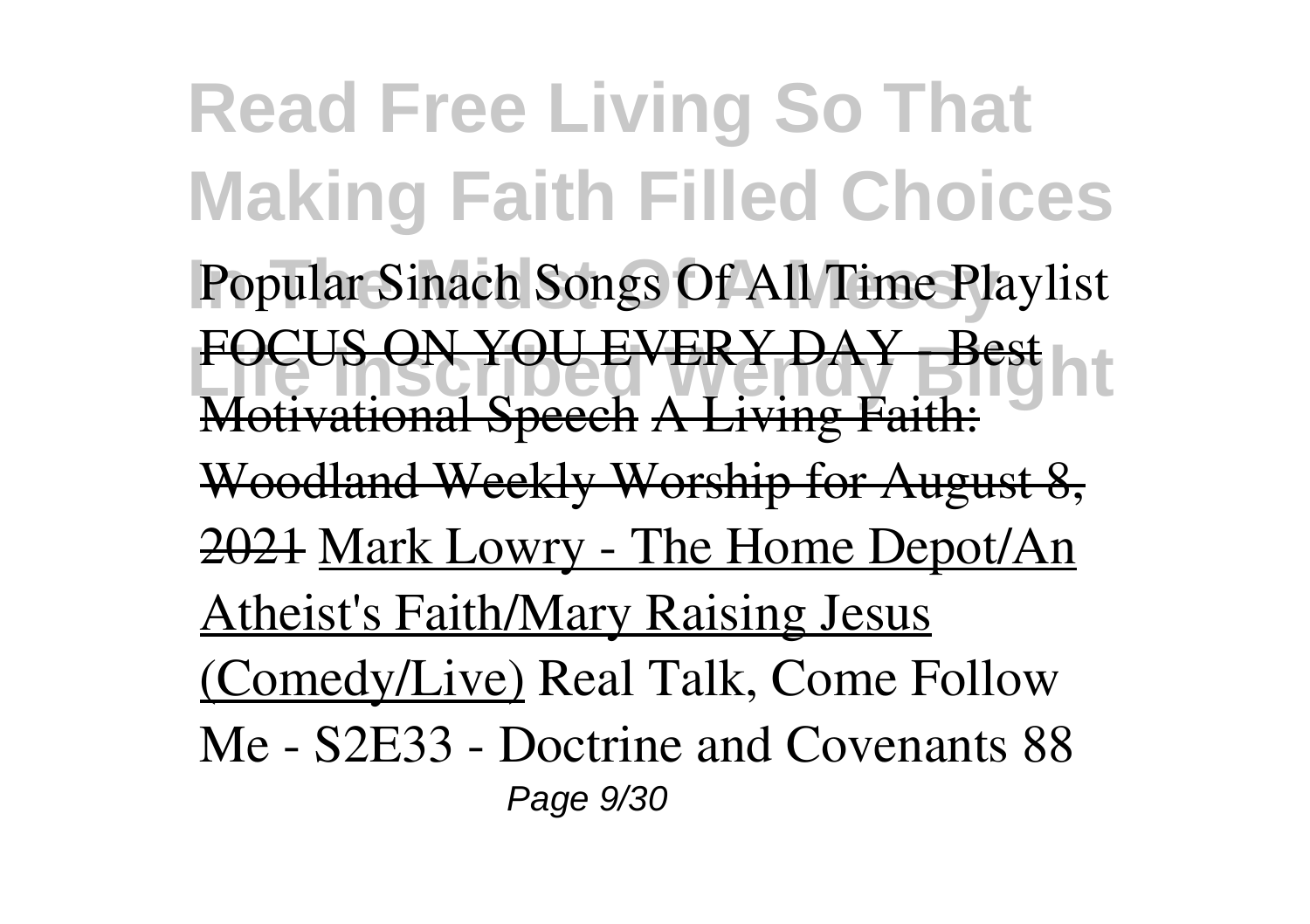**Read Free Living So That Making Faith Filled Choices** Give Me Faith | Acoustic | Elevation **Livestream: 2021 SRF World** Convocation Opening Program With Brother Chidananda Faith Arc Family Evening with District Apostle Kolb. 5 Major Reasons Religion Is the No.1 Cause of Poverty in Africa | Rev Walter Mwambazi | TEDxLusaka*The Blessing* Page 10/30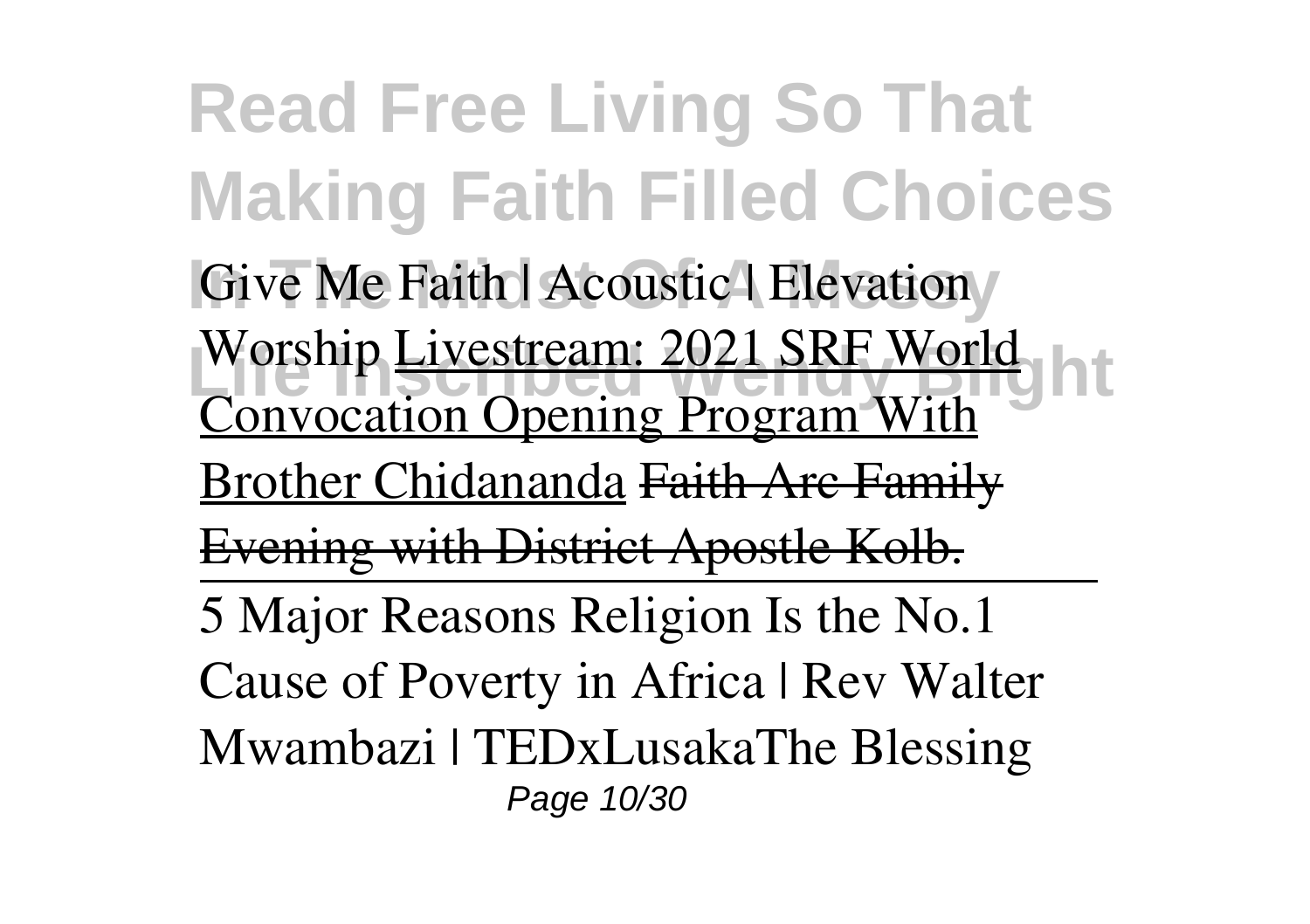**Read Free Living So That Making Faith Filled Choices In The Midst Of A Messy** *with Kari Jobe \u0026 Cody Carnes | Live* **Life Instruction Ballantyne | Elevation** *Worship* Living So That Making Faith Legendary baseball player, Babe Ruth is not only in the MLB Hall of Fame, but is also regarded as one of the most important sports figures in American ...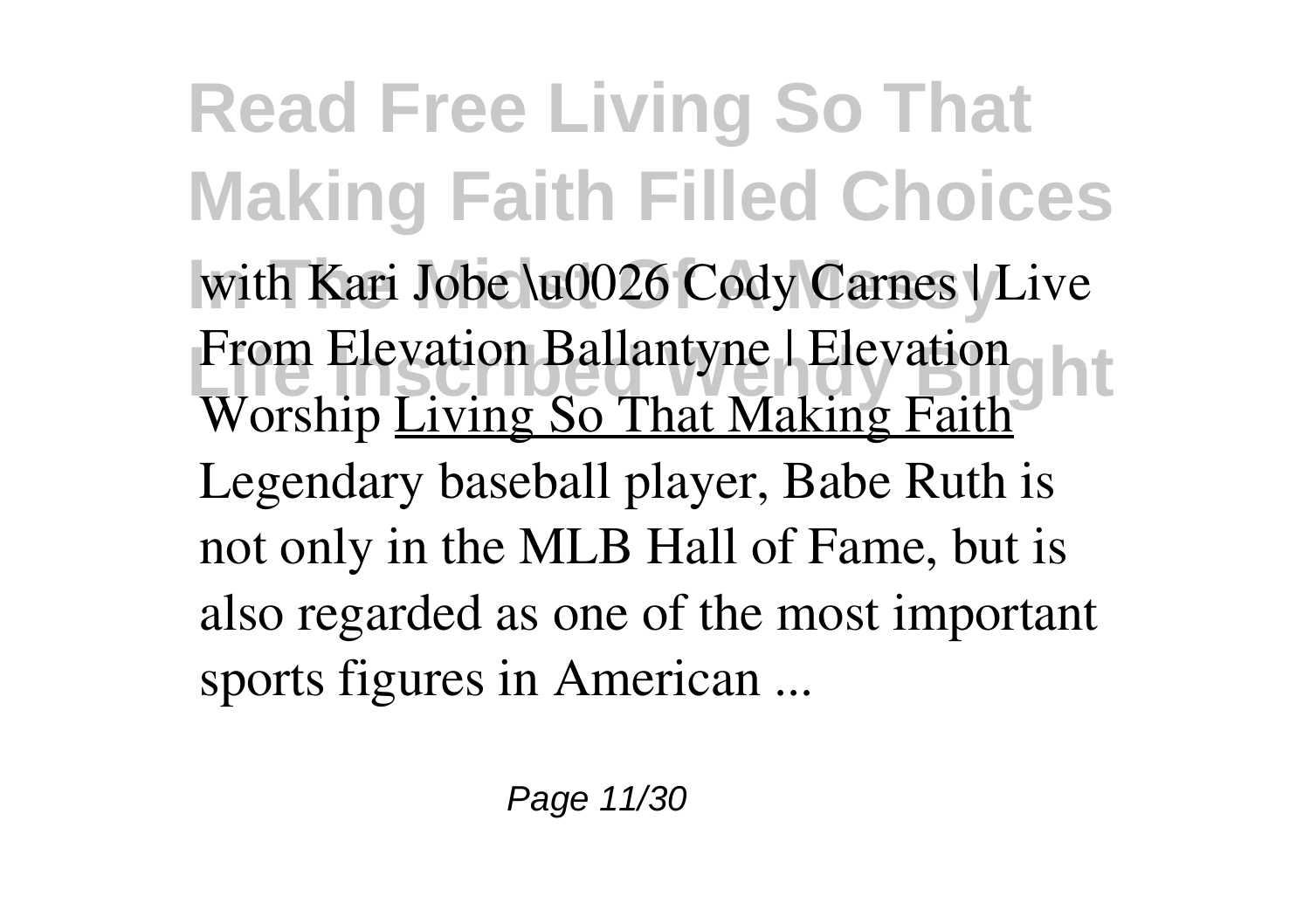**Read Free Living So That Making Faith Filled Choices Babe Ruth on His Faith: II Realized That Life Was Not Unity Just. But Mercifull** God Was Not Only Just, But Merciful' A conversation with New York Times bestselling novelist Karen Kingsbury taught me things I never knew  $\Box$  both about writing and about faith.

Lessons from Karen Kingsbury on writing Page 12/30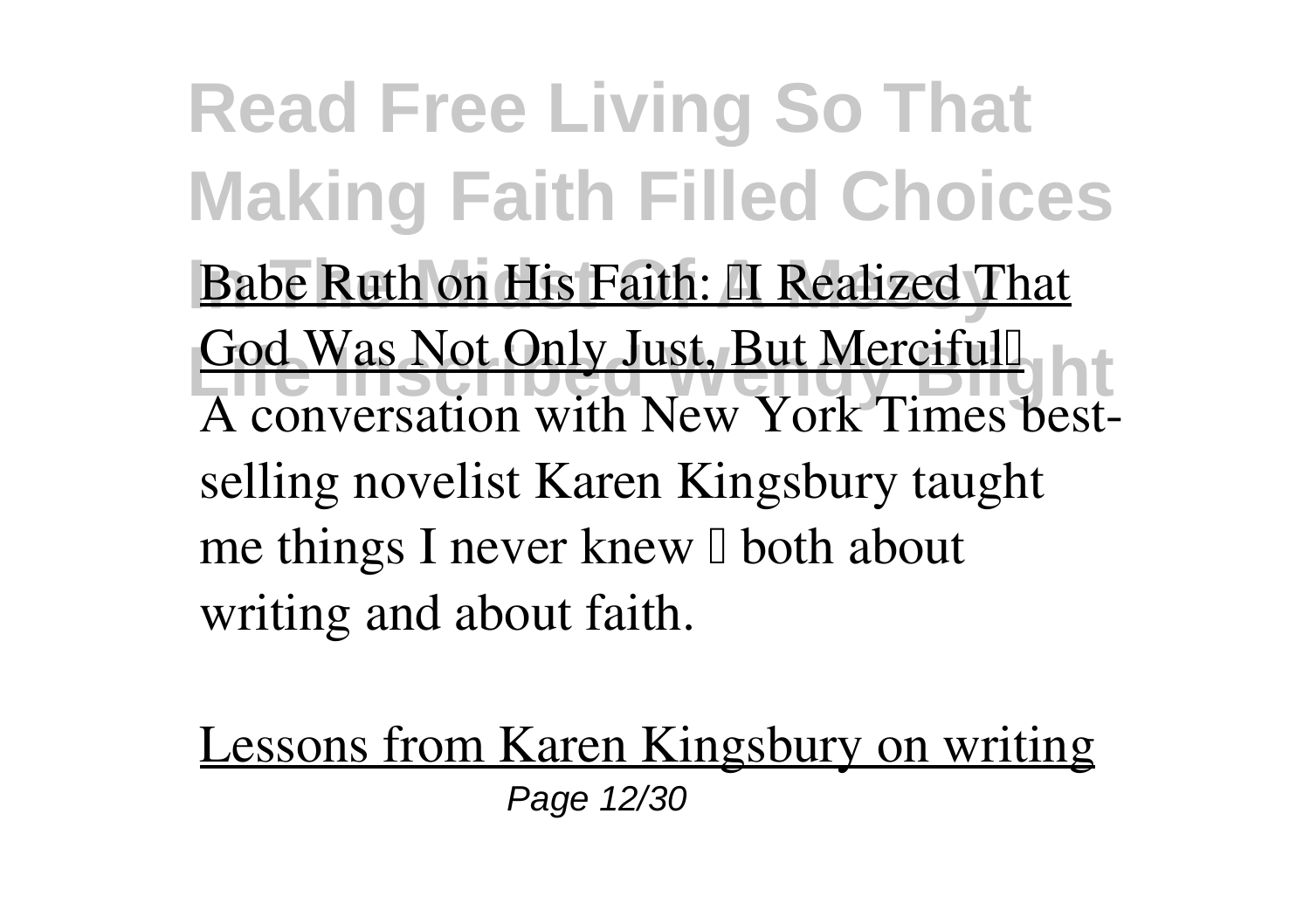**Read Free Living So That Making Faith Filled Choices** novels and living in faith<sup>4</sup> Messy The world known to the people of Jesus<sup>1</sup> day was the Mediterranean, or literally the  $\Box$  sea in the middle of the world. $\Box$  In Jesus  $\Box$ day most of the world fell into one of two regions. There was the ...

Professing Faith: The world of Jesus of Page 13/30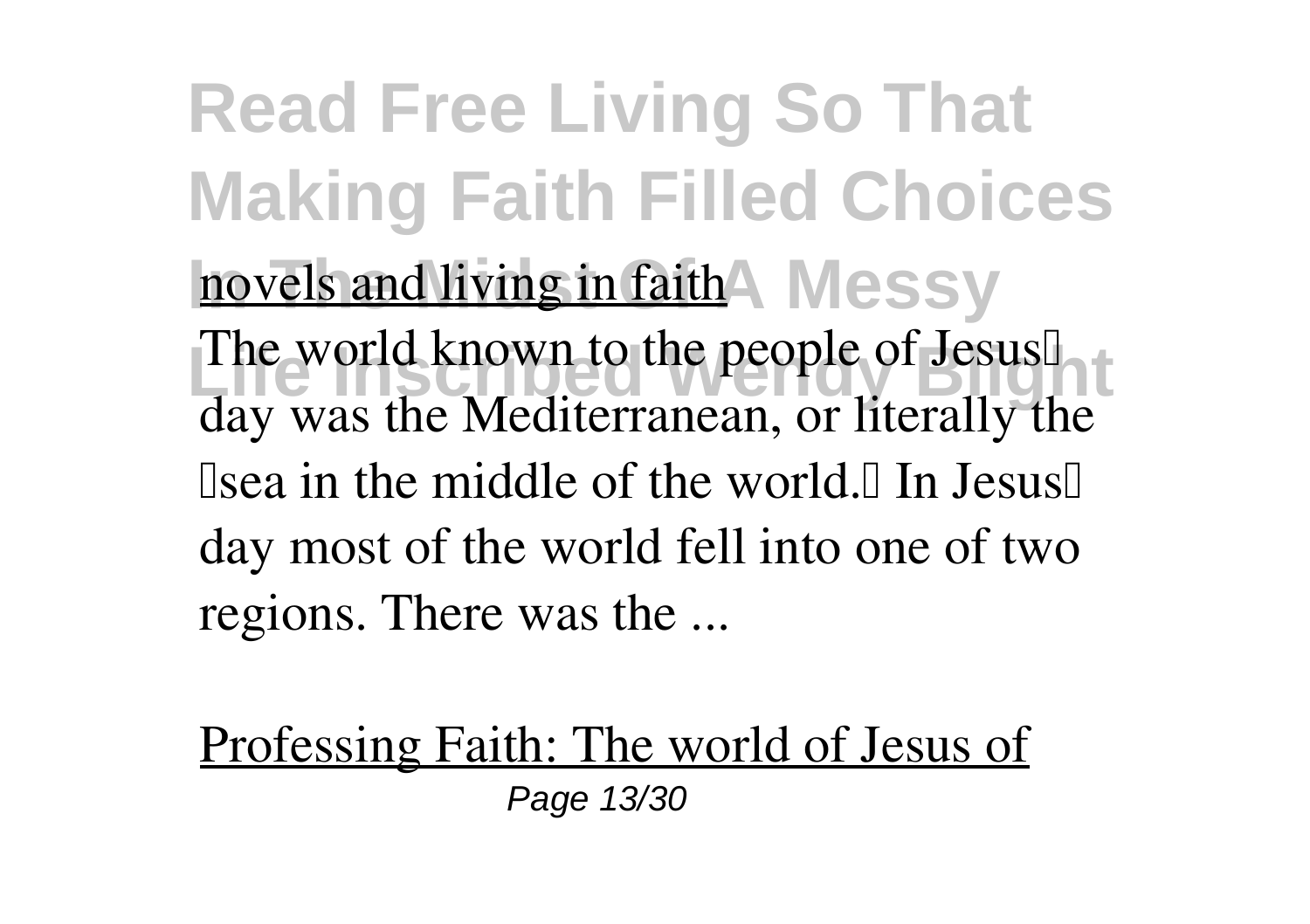**Read Free Living So That Making Faith Filled Choices** Nazareth was much different than ours As you come to Him, the living<br>
State Parties 11 hours and the living Stonellrejected by humans but chosen by God and precious to HimIyou also, like living stones, are being built into a spiritual house to be a holy priesthood, offering ...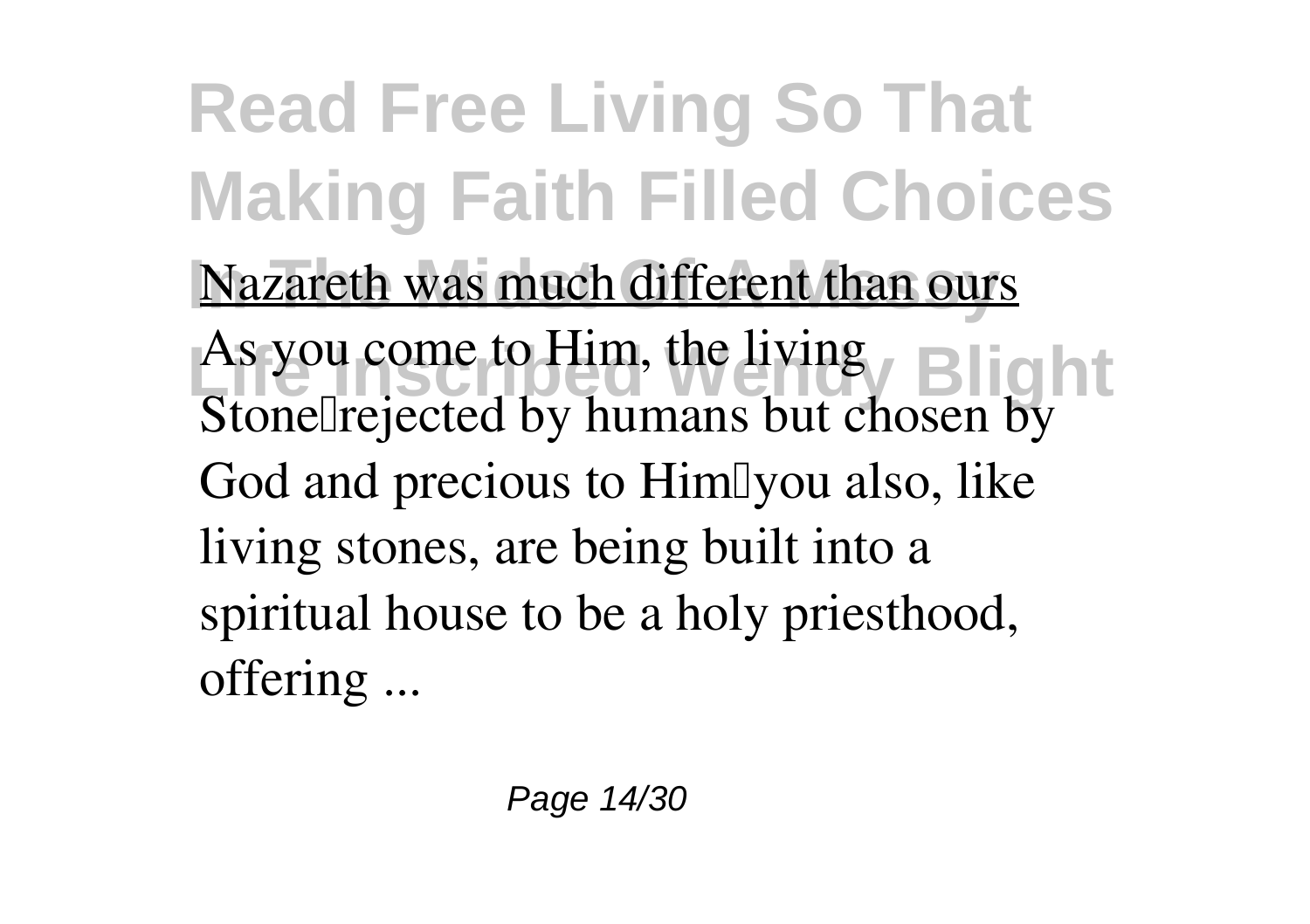**Read Free Living So That Making Faith Filled Choices** What Does It Mean to be Living Stones? -Your Daily Bible Verse - July 31 Blight In a recent article, <sup>[Christian Kids Are]</sup> Leaving the Faith, What Can We Do About It? I highlight some startling statistics which show that a majority of kids raised in Christian homes are leaving the ...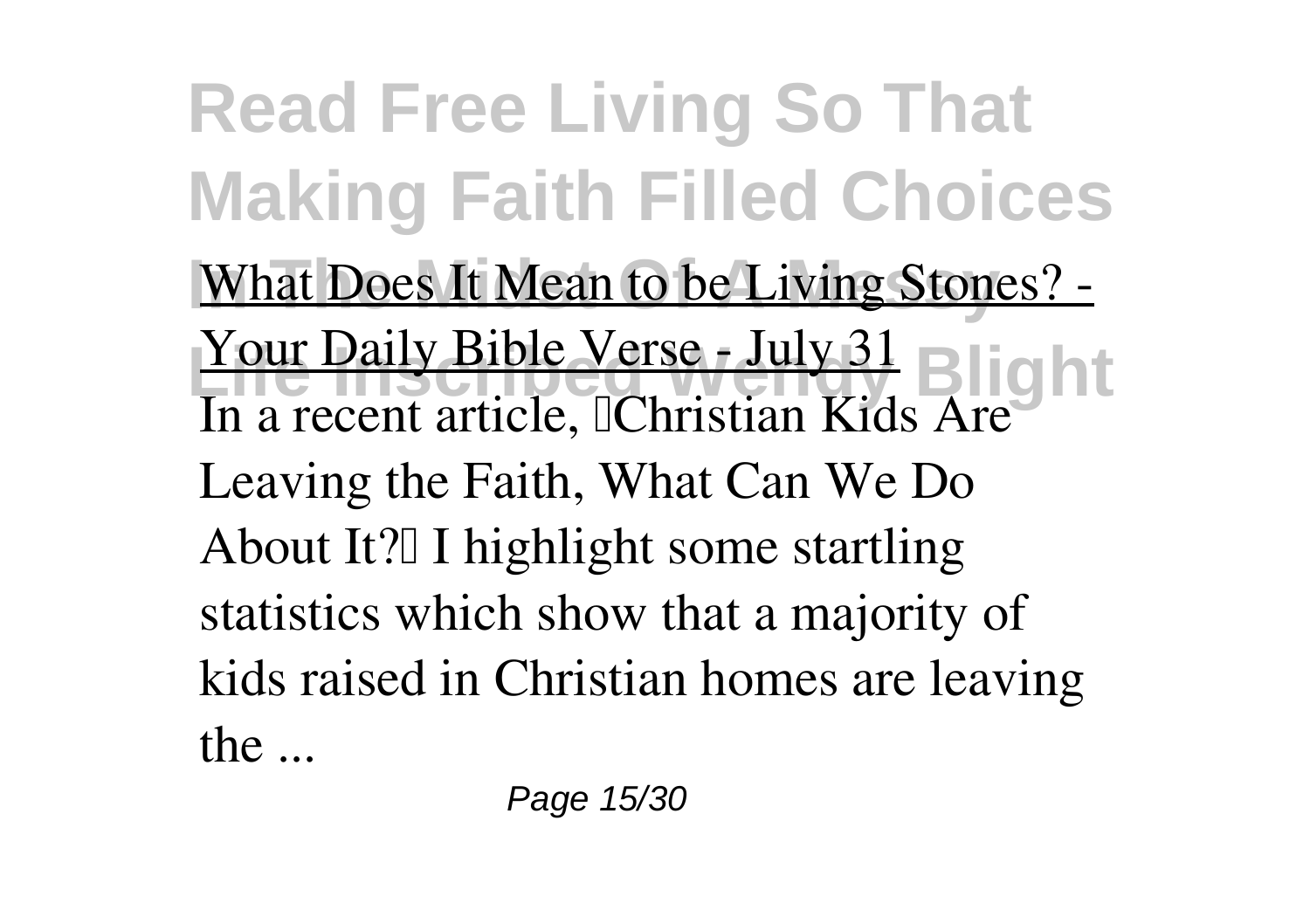**Read Free Living So That Making Faith Filled Choices In The Midst Of A Messy** What to Do if Your Child Has Walked Away from the Faith

But in 2021, two special days in Muslim life are happening in the first half of August. The Islamic calendar is such that its holy days move about 11 days every year in the Gregorian calendar that is ... Page 16/30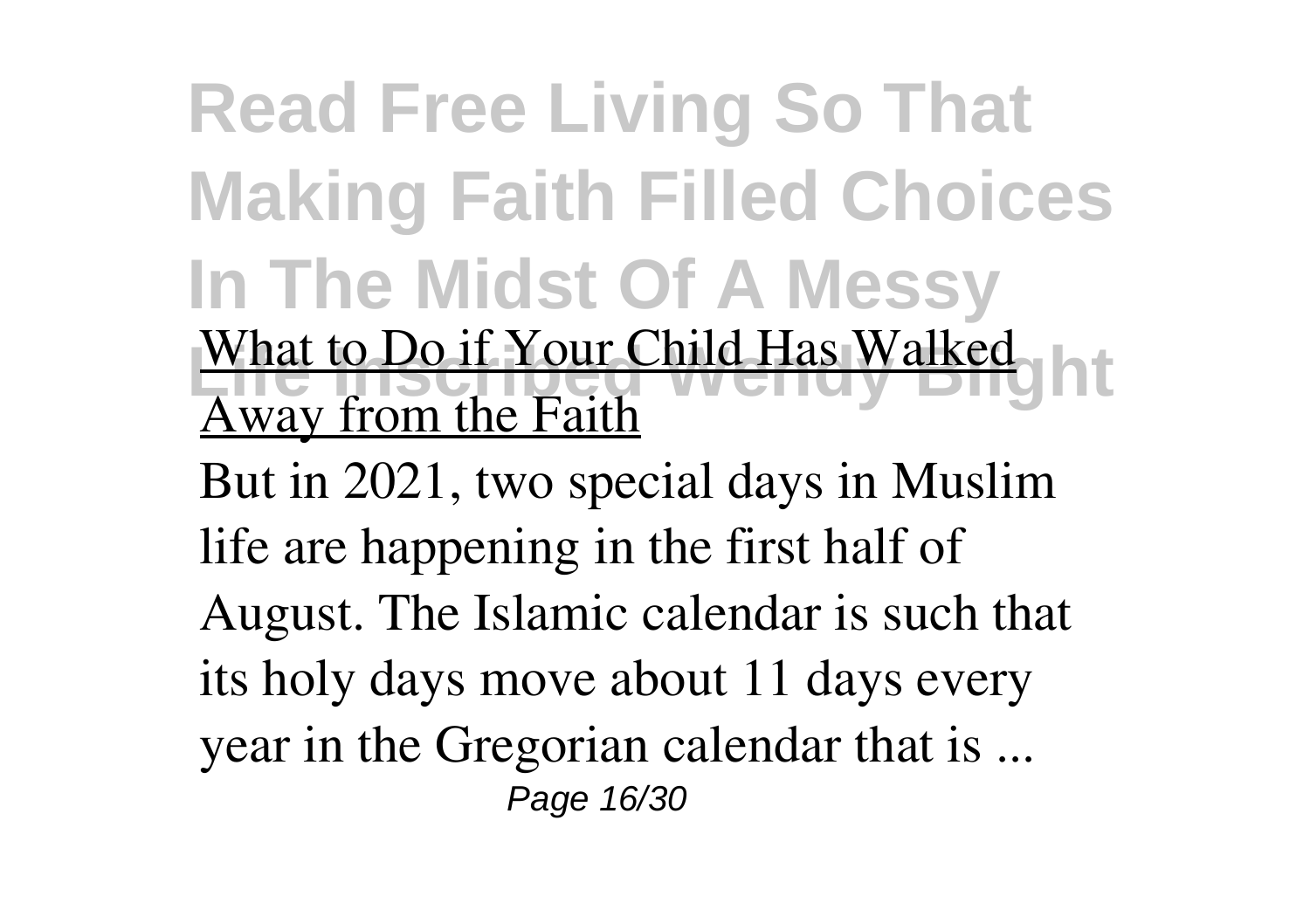**Read Free Living So That Making Faith Filled Choices In The Midst Of A Messy** Facets of Faith: The beginning of August hosts two special Islamic days in 2021 **TWhy** is there something instead of nothing? I has been sometimes labeled as the **D**biggest question of all. Many consider questions regarding the following topics of utmost importance: black ... Page 17/30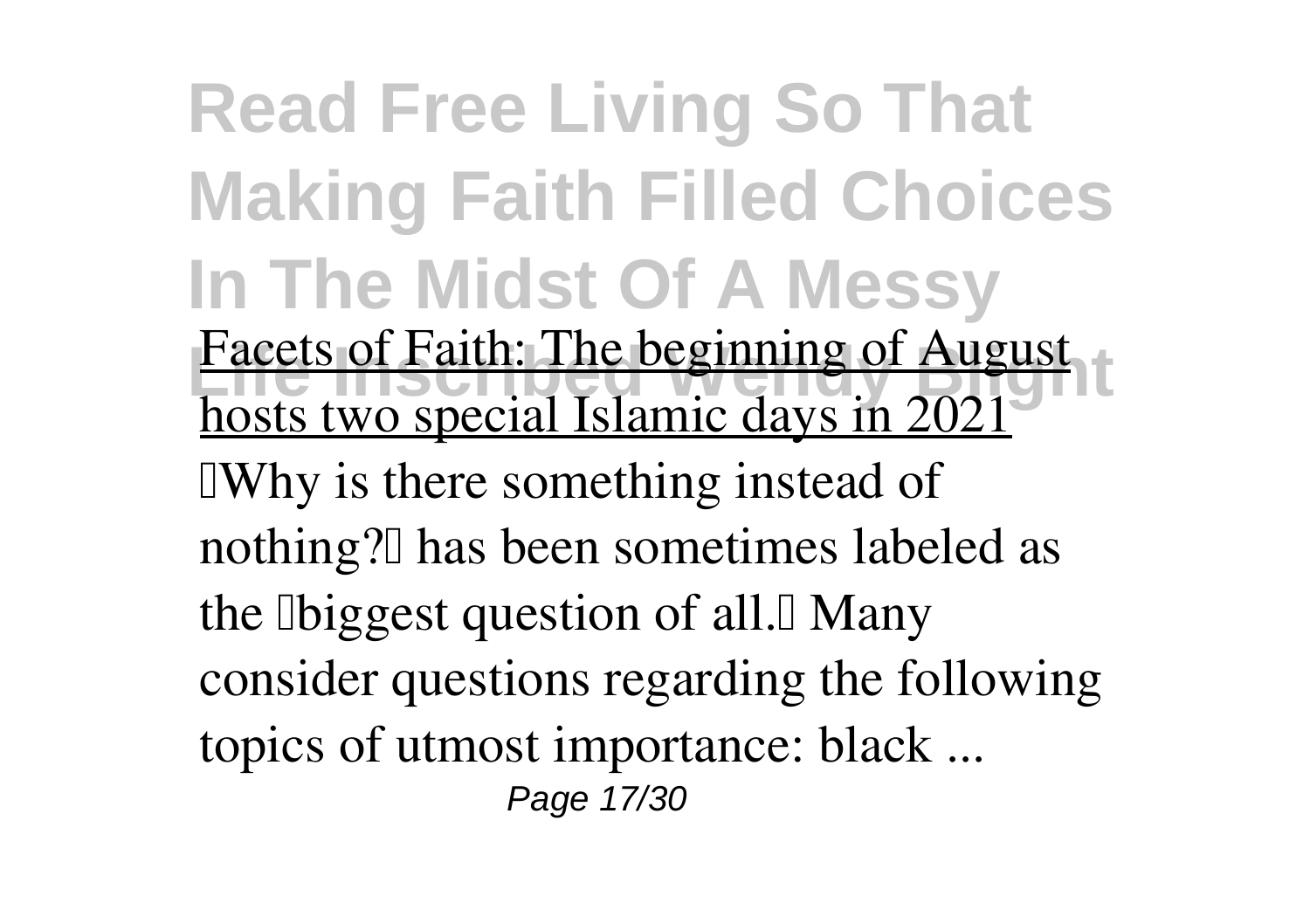## **Read Free Living So That Making Faith Filled Choices In The Midst Of A Messy** What is life's biggest question? | Faith g h t Forum

In America, we are free to believe or not believe, because we are free. All of us have the right to have the faith of our choosing for to have no faith at all and still be a great American.

Page 18/30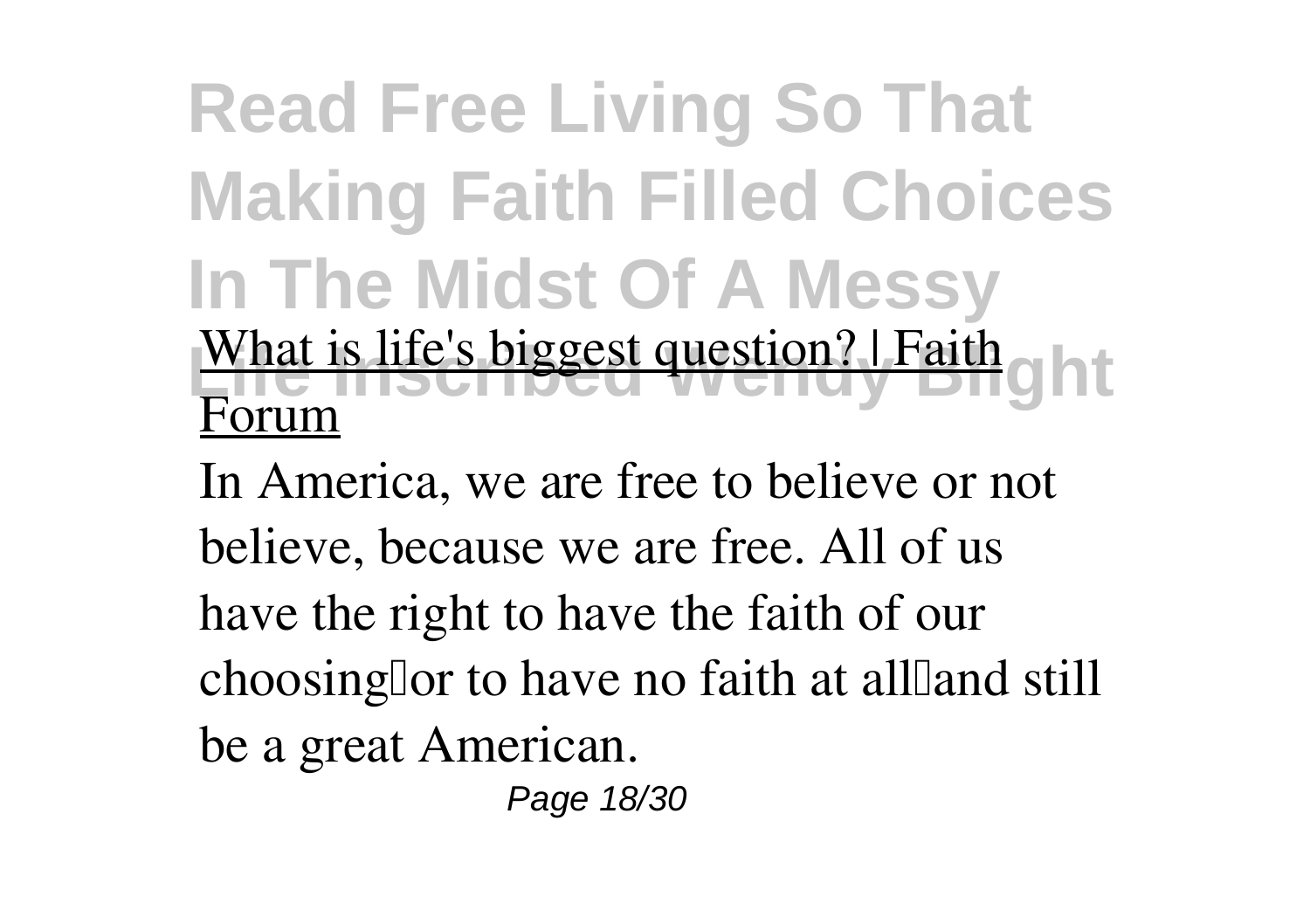**Read Free Living So That Making Faith Filled Choices In The Midst Of A Messy** This Independence Day, Celebrate Your Faith by Living It | Opinion Even if you don<sup>[1]</sup> live in California, you'lve probably seen the pictures of tents lining Venice Beach. Or maybe yoully seen photographs of Oakland<sup>'</sup>s sprawling homeless encampments, or the crowds of Page 19/30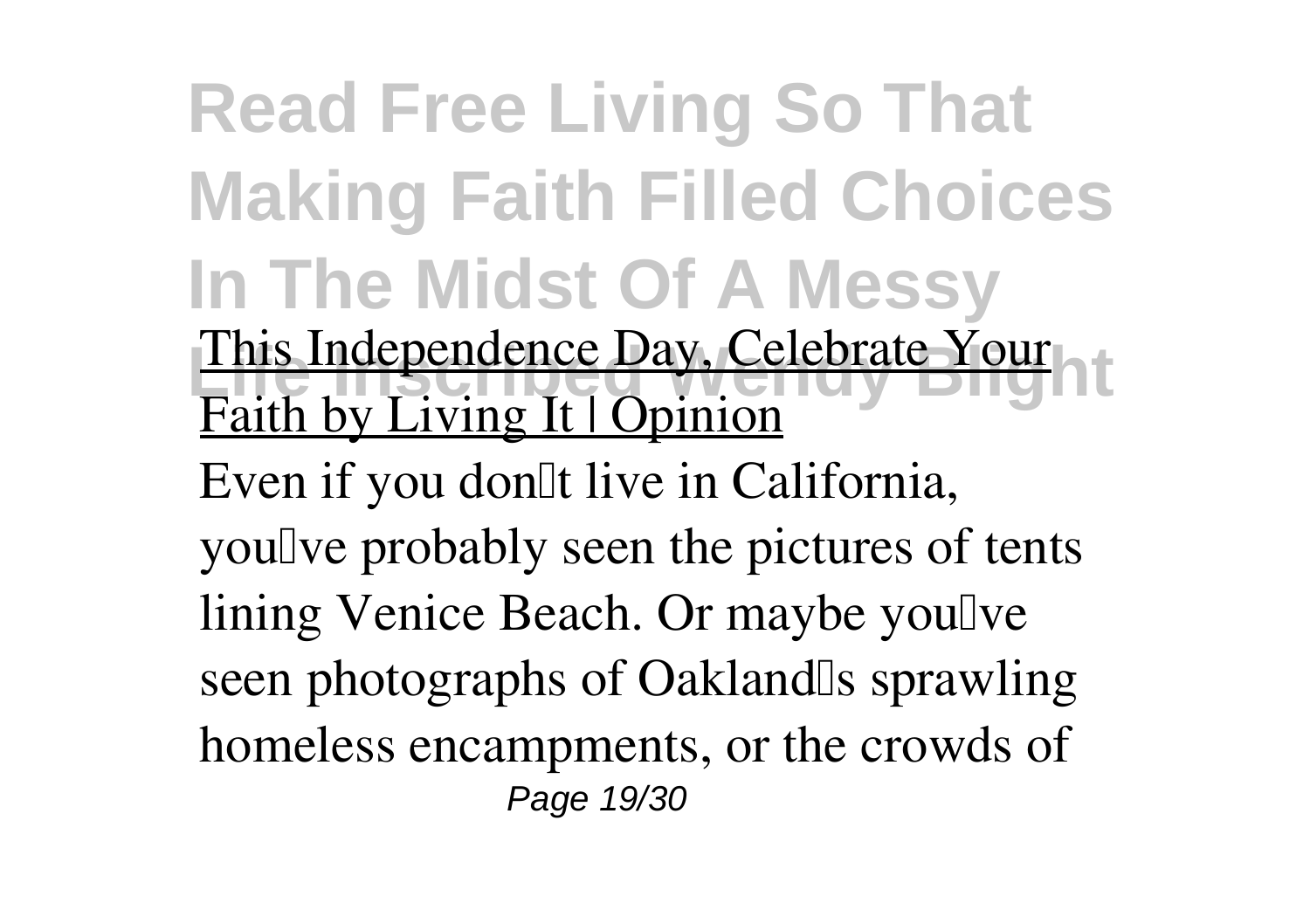**Read Free Living So That Making Faith Filled Choices In The Midst Of A Messy** ... **Life Inscribed Wendy Blight** It<sup>[</sup>s Hard to Have Faith in a State That Can<sup>II</sup>t Even House Its People So, how can we overcome and claim victory? The first step to walking in the peace that passes all understanding is to make sure our relationship with Christ is Page 20/30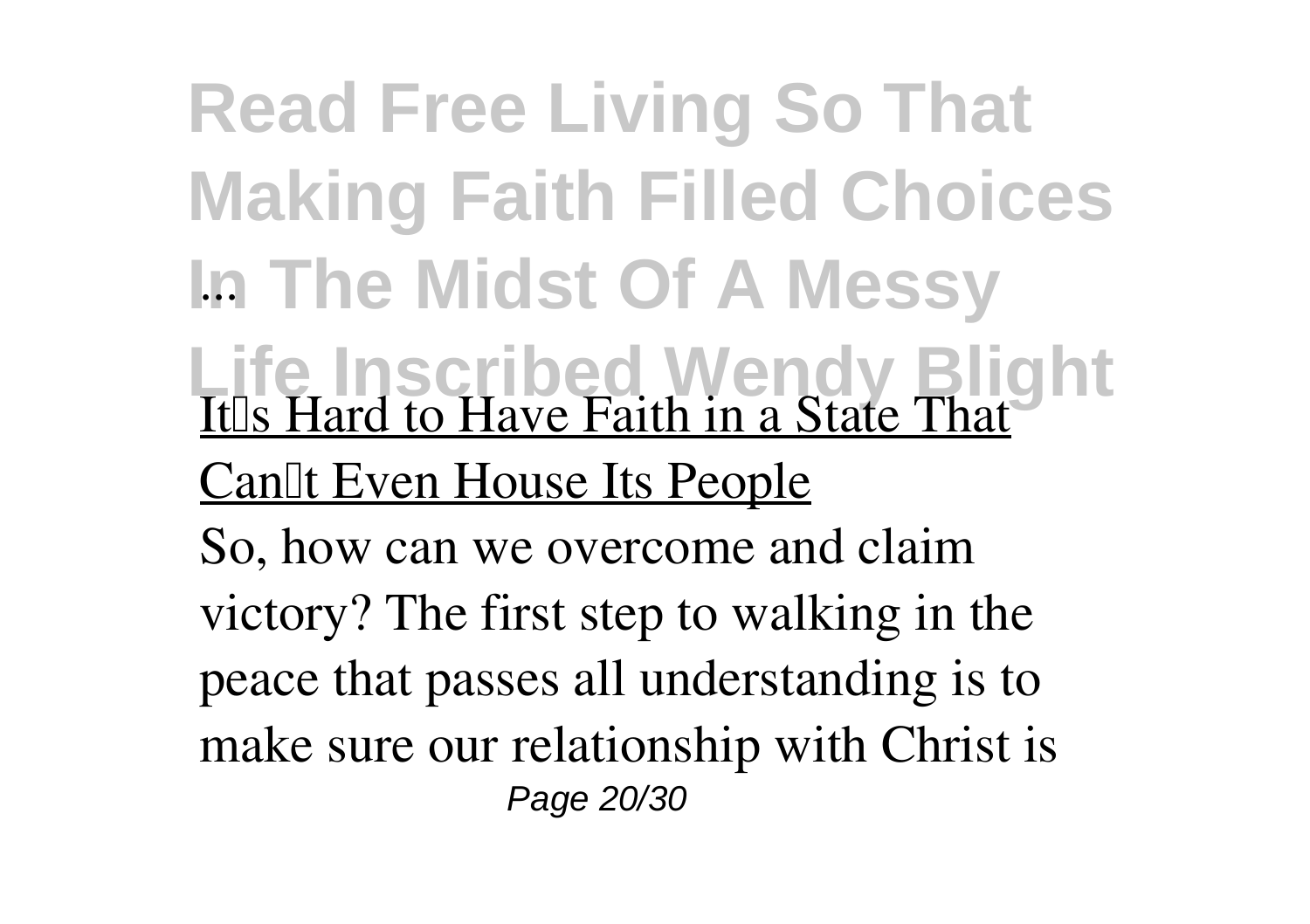**Read Free Living So That Making Faith Filled Choices** where it should be. Each person ...Sy

**Life Inscribed Wendy Blight** LIVING ON PURPOSE: At his voice, the

storm became a whisper

Death can be a prison for the dead trapped in the vision of the living. Posthumous albums are inherently, at best, interpretations of the fallen artist's Page 21/30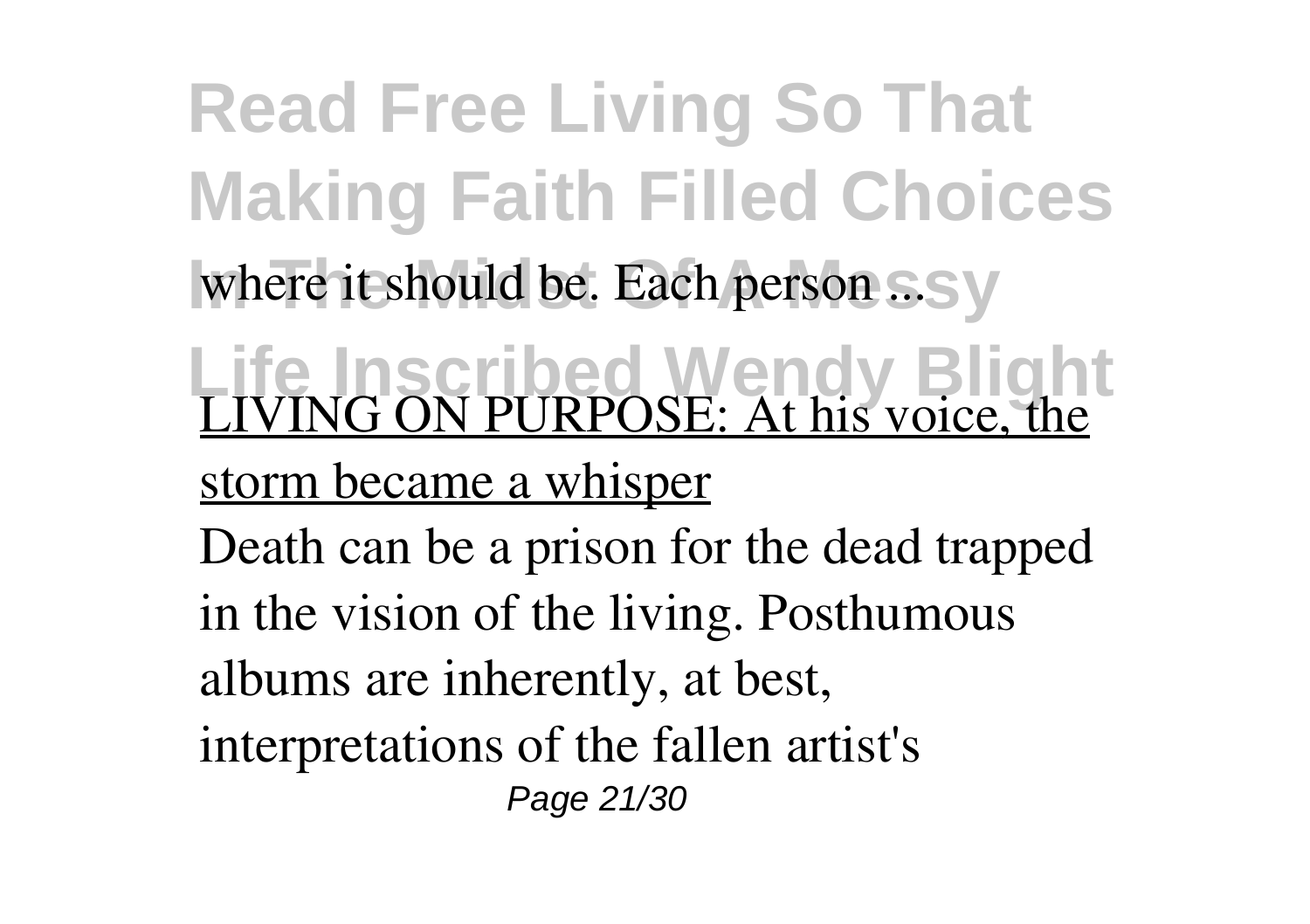**Read Free Living So That Making Faith Filled Choices** intentions molded by how those who are **Lille Inscribed Wendy Blight** 

Pop Smoke's 'Faith' proves the living shouldn<sup>IIt</sup> be writing a future for the dead The Knights of Columbus, the world<sup>[1]</sup>s largest Catholic fraternal organization, has over 2 million members in 16,000 councils Page 22/30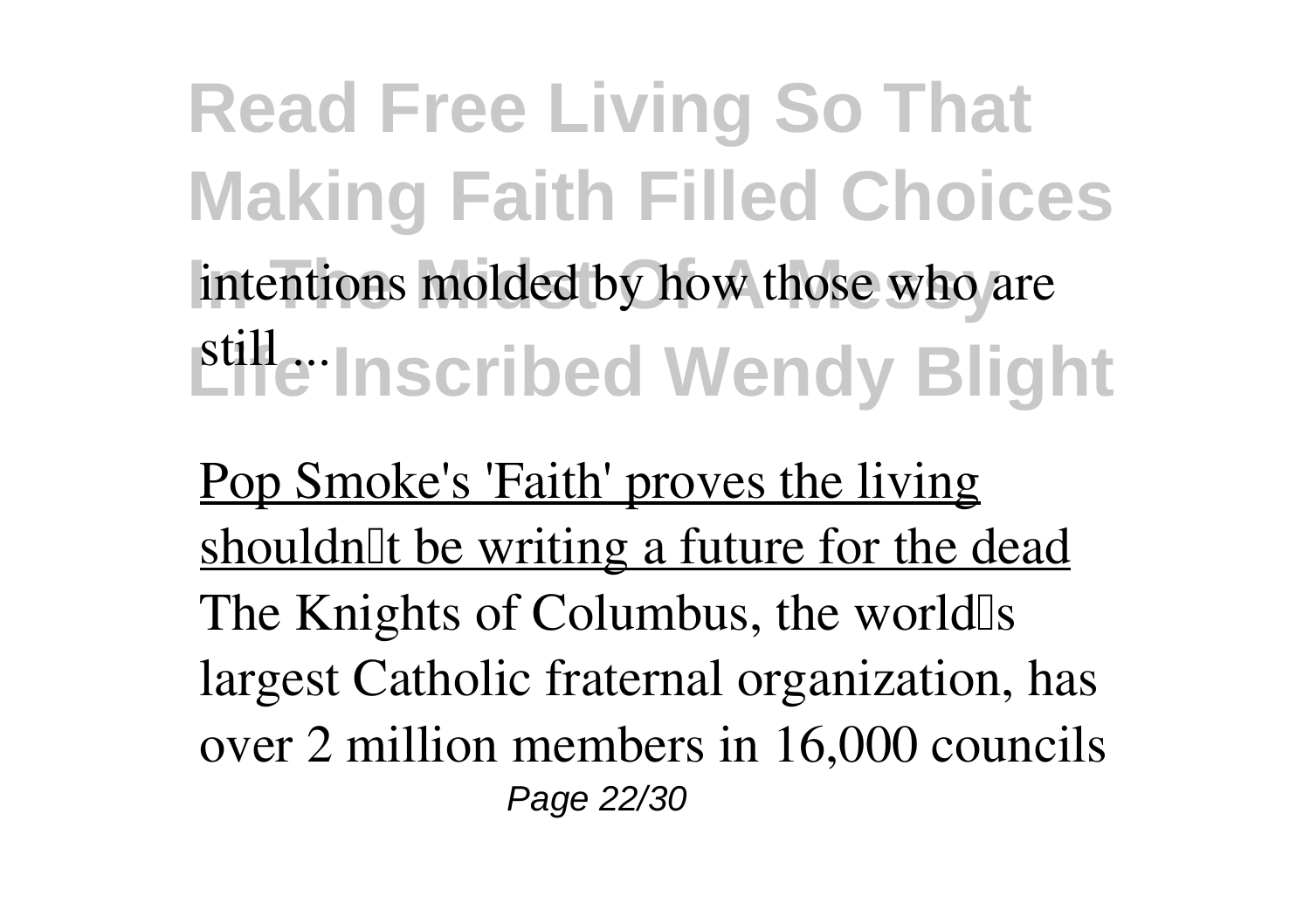**Read Free Living So That Making Faith Filled Choices** worldwide. I dst Of A Messy

**Life Inscribed Wendy Blight** Knights of Columbus Highlight Charitable

Work and Faith Formation at Annual

Meeting

I really rely on my faith as the thing to guide me into or out of certain decisions.<sup>[]</sup> Watch the full conversation above. The Page 23/30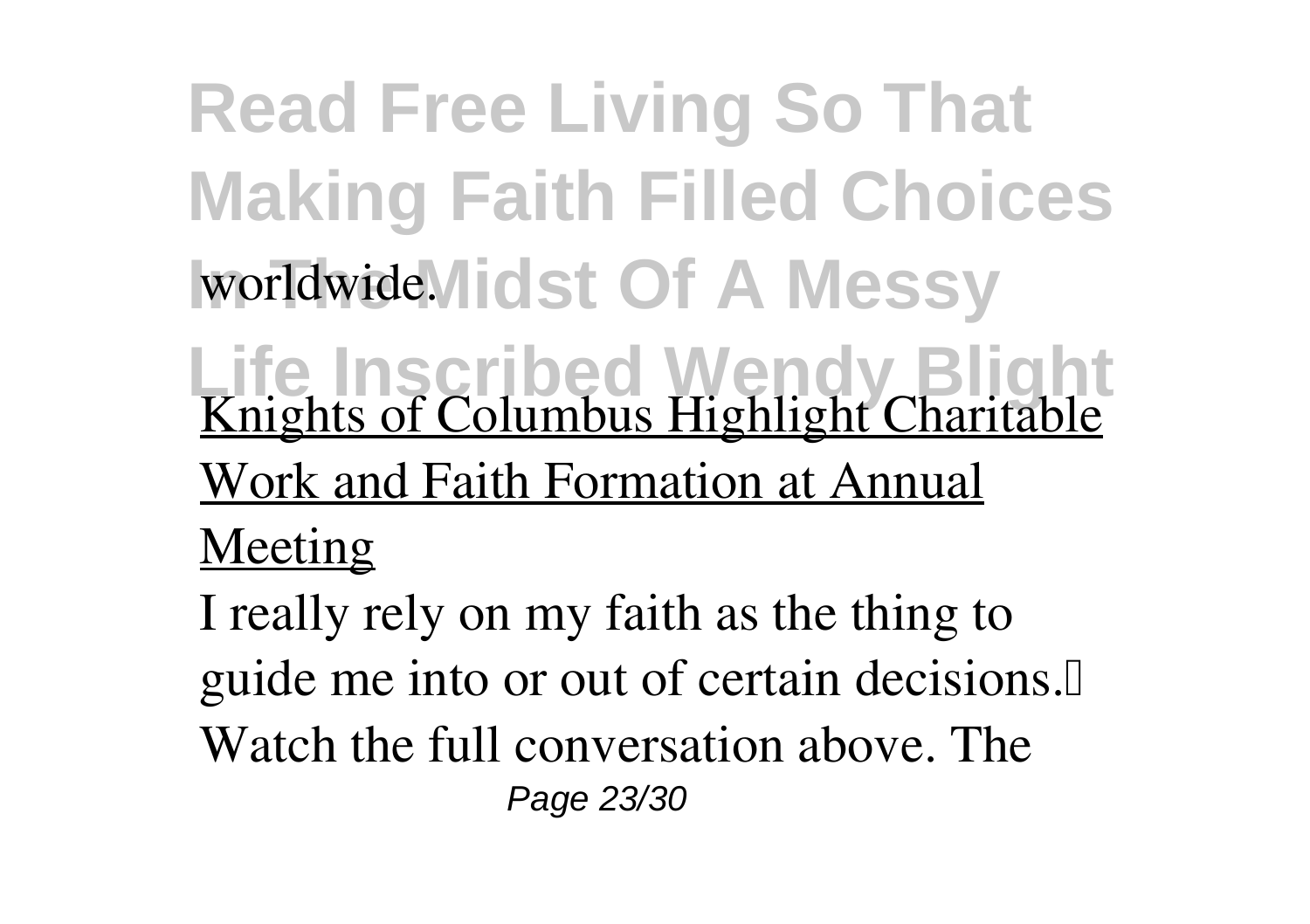**Read Free Living So That Making Faith Filled Choices In The Midst Of A Messy** 'Living A Legacy: Women Entrepreneurs Reimagining our Future / endy Blight

Living A Legacy: Women Entrepreneurs Share How Faith, Family And Community Shaped Their Journey I encourage us all to pay attention to the world around us. Where are people crying Page 24/30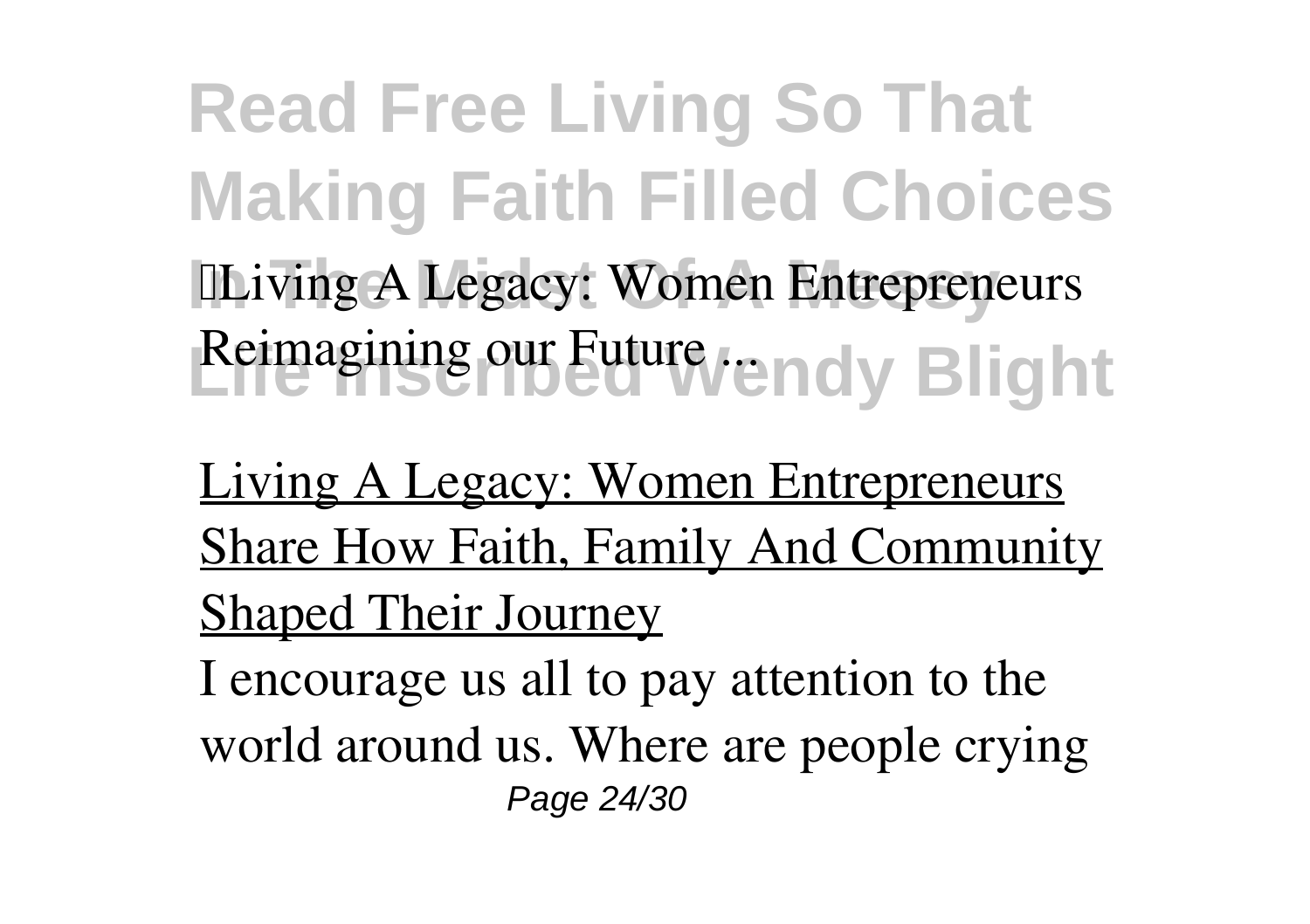**Read Free Living So That Making Faith Filled Choices** out? Who is crying out for deliverance? What kind of deliverance do our neighbors need?

Faith & Values: We should love others, respond when they need help Despite Saudi Arabia being a predominantly Islamic nation, it is Page 25/30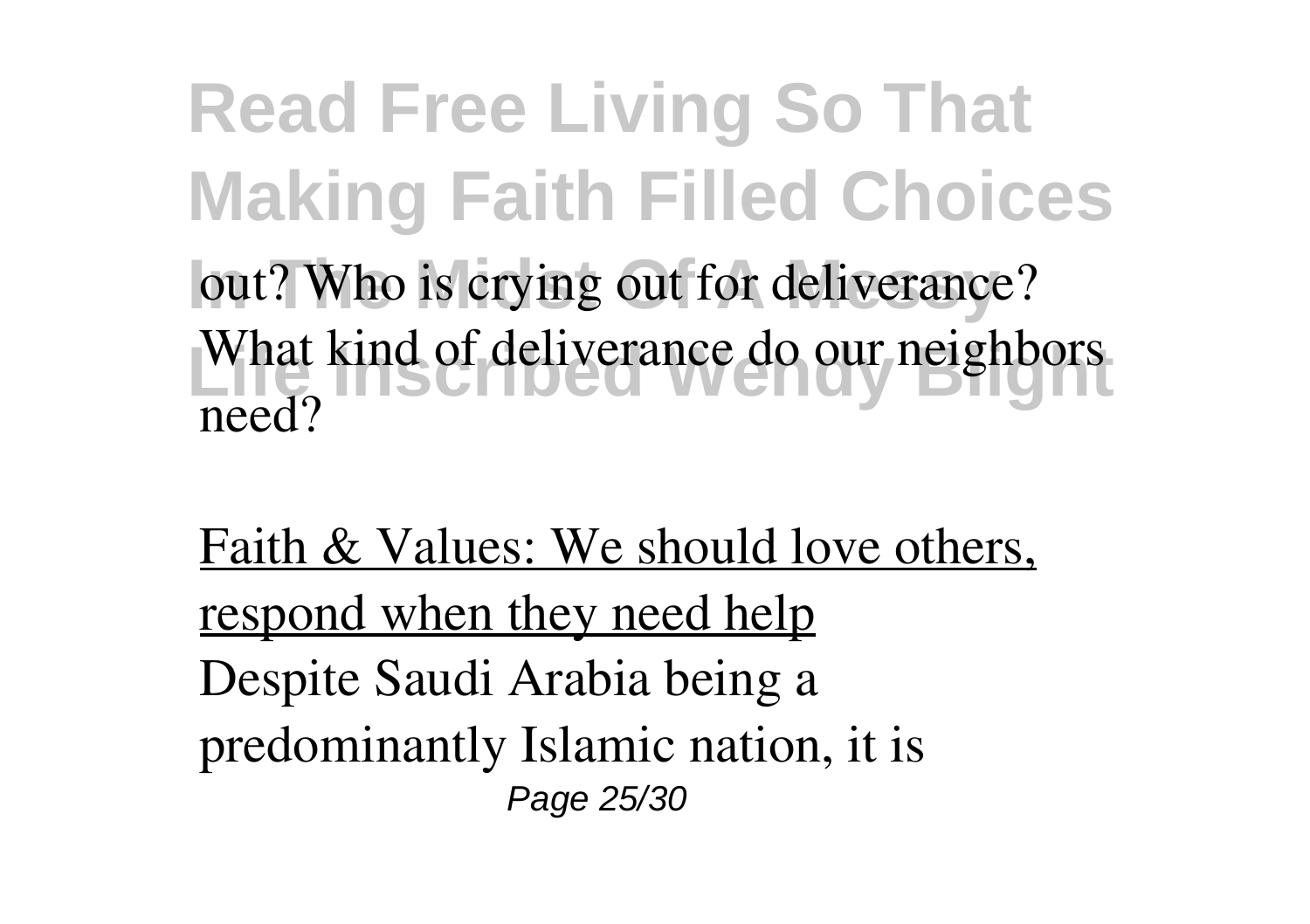**Read Free Living So That Making Faith Filled Choices** currently home to more than 1.2 million **Christians I living in the midst of adverse** conditions.

More than 1.2M Christians now living in Saudi Arabia

The Bridge was lent money by the Leviticus Fund, a community development Page 26/30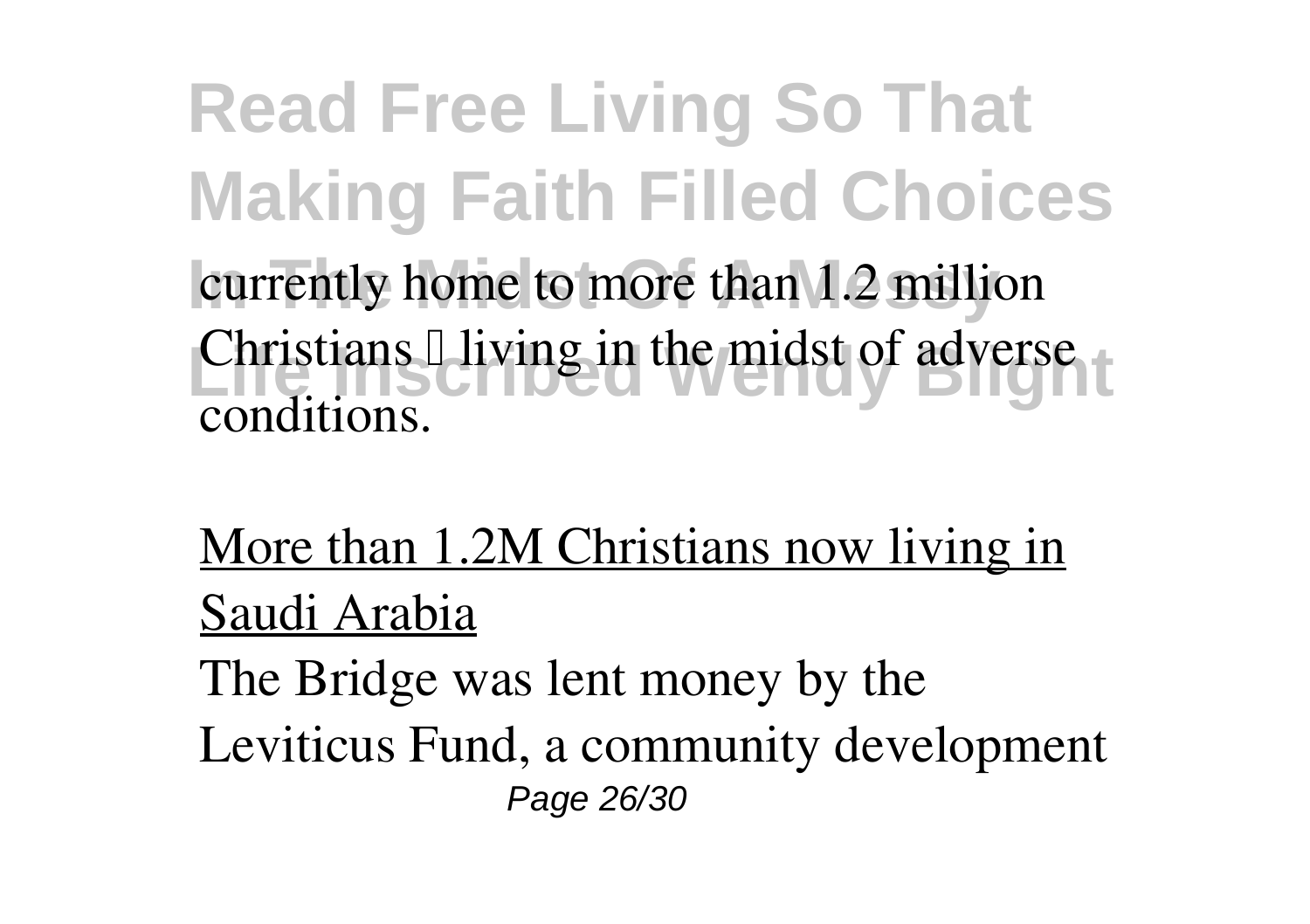**Read Free Living So That Making Faith Filled Choices** lender created by a group of religious leaders that has cumulatively invested on the hast of the hast of the hast of the hast of the hast of the hast of the hast of the hast of the hast of the hast of the hast of the hast of the hast of the hast of the hast of more than \$142 million to improve thousands of ...

Leviticus Fund leverages "faith capital" for poverty-fighting projects A man who identified himself as a former

Page 27/30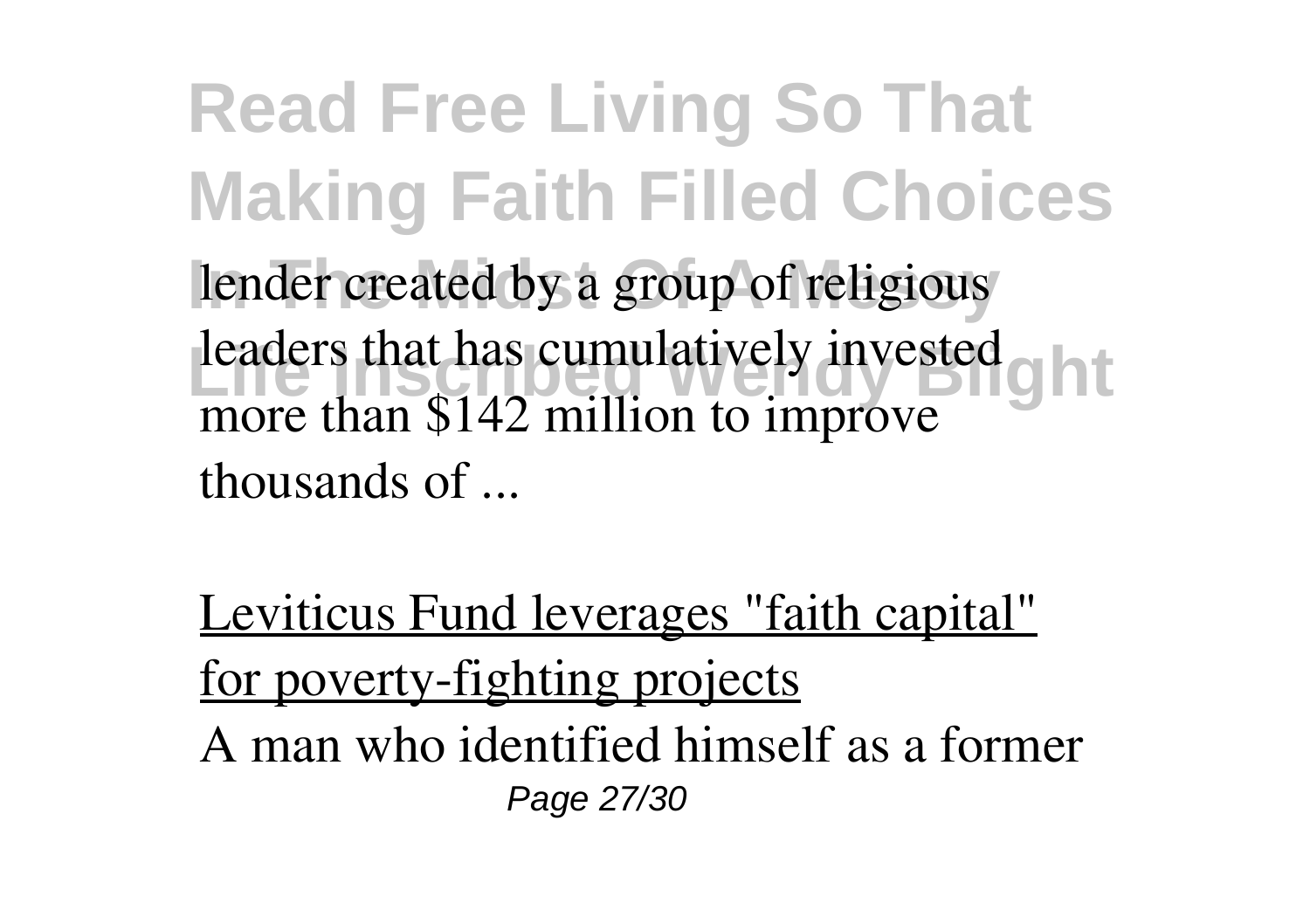**Read Free Living So That Making Faith Filled Choices** pastor of the Living ... year. **ISo after that**, I started working, engaging myself in the work of the Lord. I tried my possible best to make sure I ...

Bishop Oyedepolls Living Faith Church Allegedly Sacks Pastors For "Generating" Low Income From Their Branches Page 28/30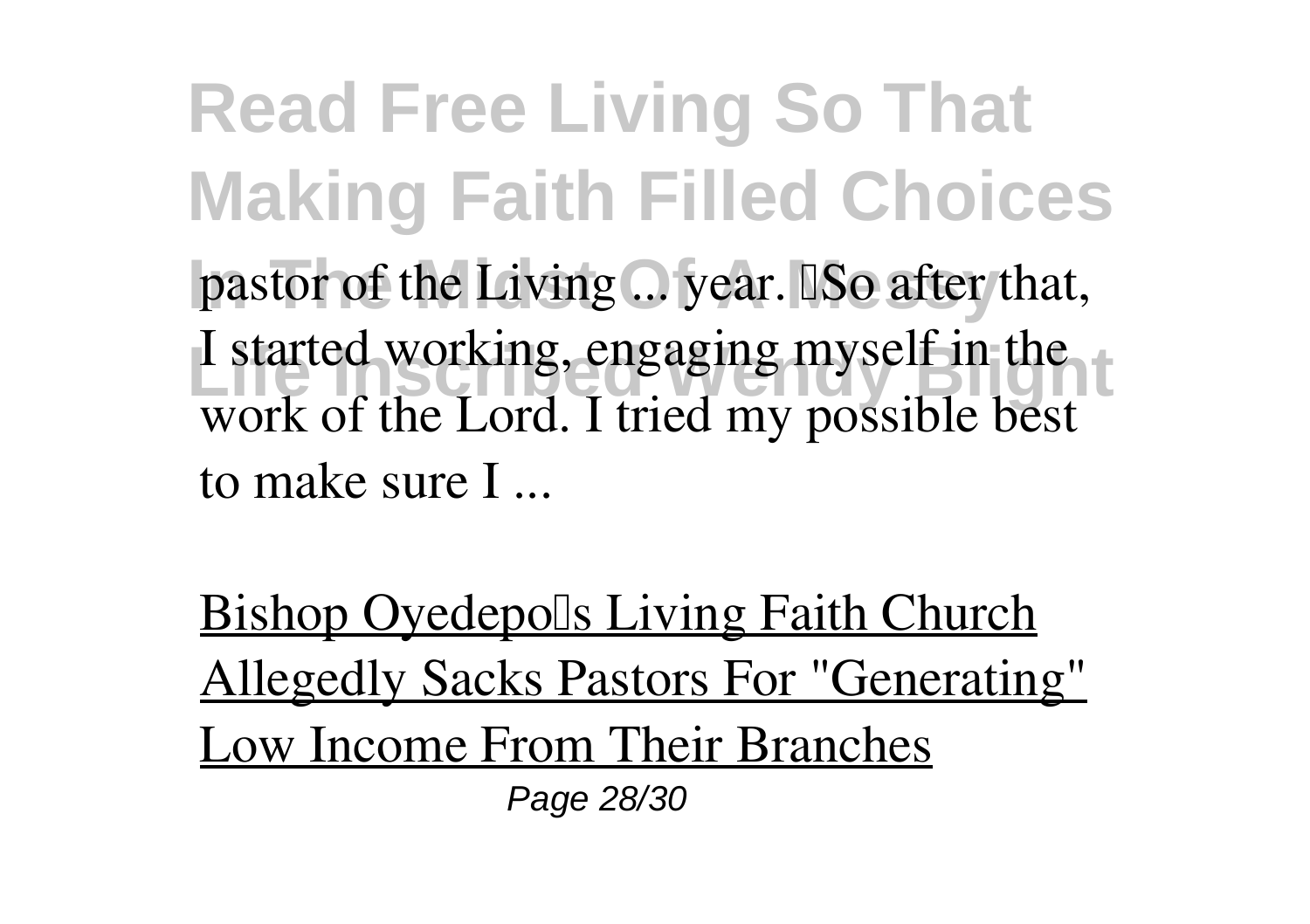**Read Free Living So That Making Faith Filled Choices** Another pastor, who was among the 40 **Life Inscript Install Section** Bishop David Oyedepolls Living Faith Church ... that was last year. ISo after that, I started working, engaging myself ...